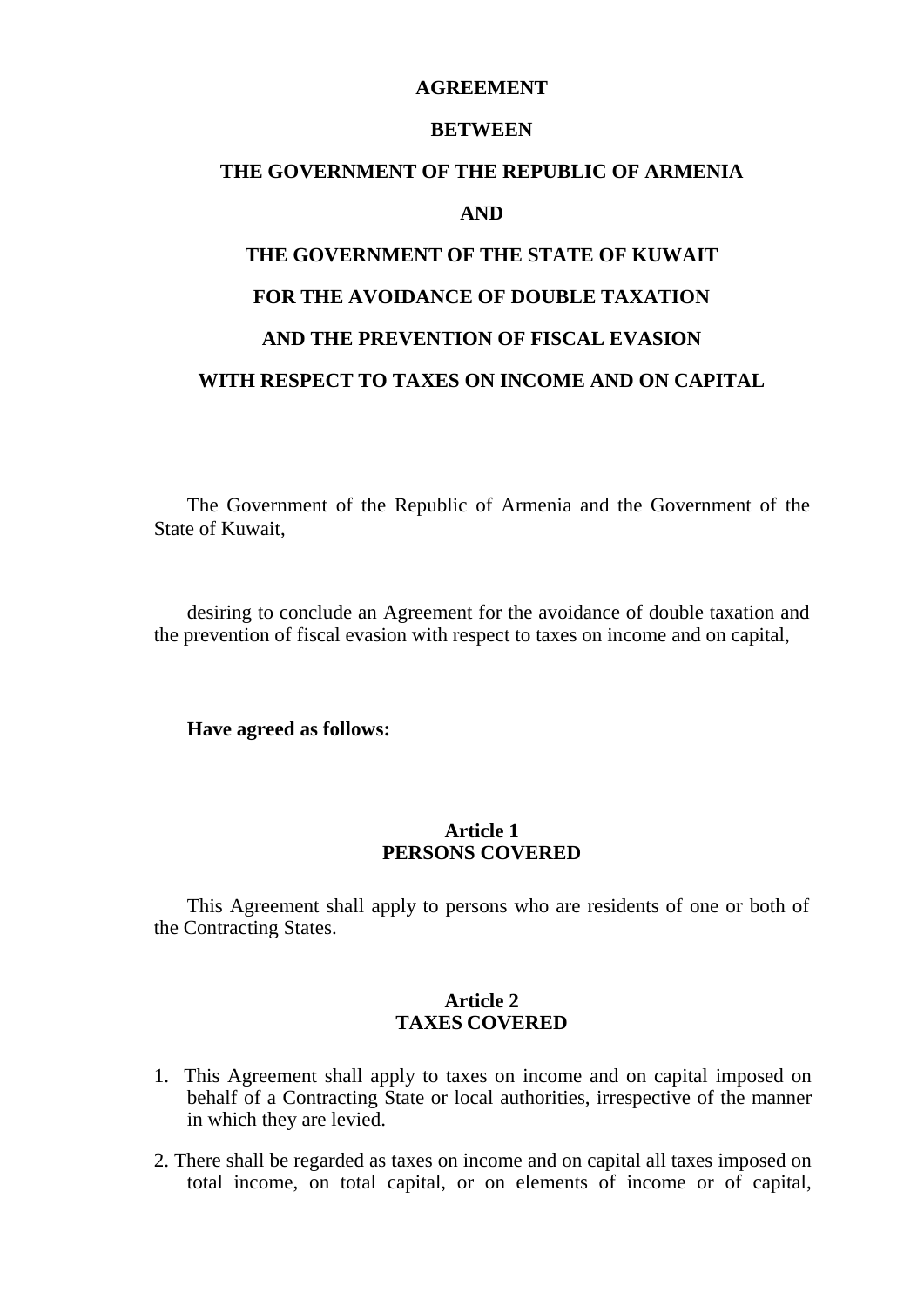including taxes on gains from the alienation of movable or immovable property, taxes on the total amounts of wages or salaries paid by enterprises, as well as taxes on capital appreciation.

- 3. The existing taxes to which the Agreement shall apply are in particular:
	- a) in Armenia:
		- (1) the profit tax;
		- (2) the income tax;
		- (3) the property tax;

(hereinafter referred to as "Armenian tax").

- b) in Kuwait:
	- (1) the corporate income tax;
	- (2) the contribution from the net profits of the Kuwaiti shareholding companies payable to the Kuwait Foundation for Advancement of Science (KFAS);
	- (3) the Zakat;
	- (4) the tax subjected according to the supporting of national employee law;

(hereinafter referred to as "Kuwaiti tax");

4. The Agreement shall apply a lso to any identical or substantially similar taxes that are imposed after the date of signature of the Agreement in addition to, or in place of, the existing taxes. The competent authorities of the Contracting States shall notify each other of any significant changes that have been made in their respective taxation laws.

# **Article 3 GENERAL DEFINITIONS**

- 1. For the purposes of this Agreement, unless the context otherwise requires:
	- a) the terms "a Contracting State" and "the other Contracting State" mean, as the context requires, Armenia or Kuwait;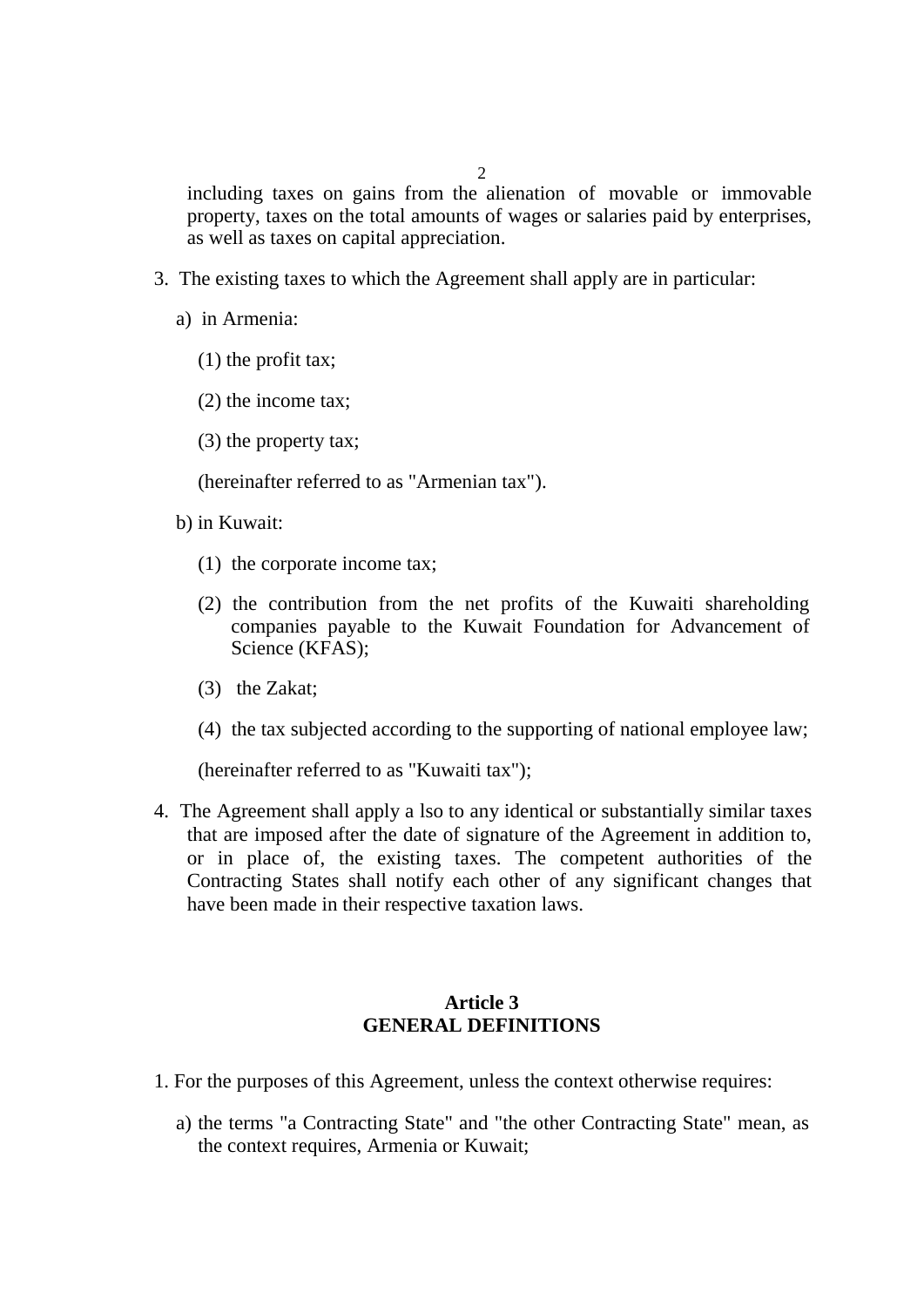- b) the term "Armenia" means the Republic of Armenia and, when used in the geographical sense, means the territory, including land, waters, bowels and air spaces upon which the Republic of Armenia exercises its sovereign rights and jurisdiction according to national legislation and international law;
- c) the term "Kuwait" means the territory of the State of Kuwait including any area beyond the territorial sea which in accordance with international law has been or may hereafter be designated, under the laws of Kuwait, as an area over which Kuwait may exercise sovereign rights or jurisdiction;
- d) the term "person" includes an individual, a company and any other body of persons;
- e) the term "company" means any body corporate or any entity that is treated as a body corporate for tax purposes;
- f) the term "enterprise" applies to the carrying on of any business;
- g) the terms "enterprise of a Contracting State" and "enterprise of the other Contracting State" mean respectively an enterprise carried on by a resident of a Contracting State and an enterprise carried on by a resident of the other Contracting State;
- h) the term "international traffic" means any transport by a ship, aircraft or road vehicle operated by an enterprise of a Contracting State, except when the ship, aircraft or road vehicle is operated solely between places in the other Contracting State;
- i) the term "competent authority" means:
	- (1) in Armenia, the Minister of Finance and the Chairman of State Revenue Committee or their authorised representatives,
	- (2) in Kuwait: the Minister of Finance or an authorized representative of the Minister of Finance;
- j) the term "national" means:
	- (1) any individual possessing the nationality of a Contracting State,
	- (2) any legal person, partnership or association deriving its status as such from the laws in force in a Contracting State;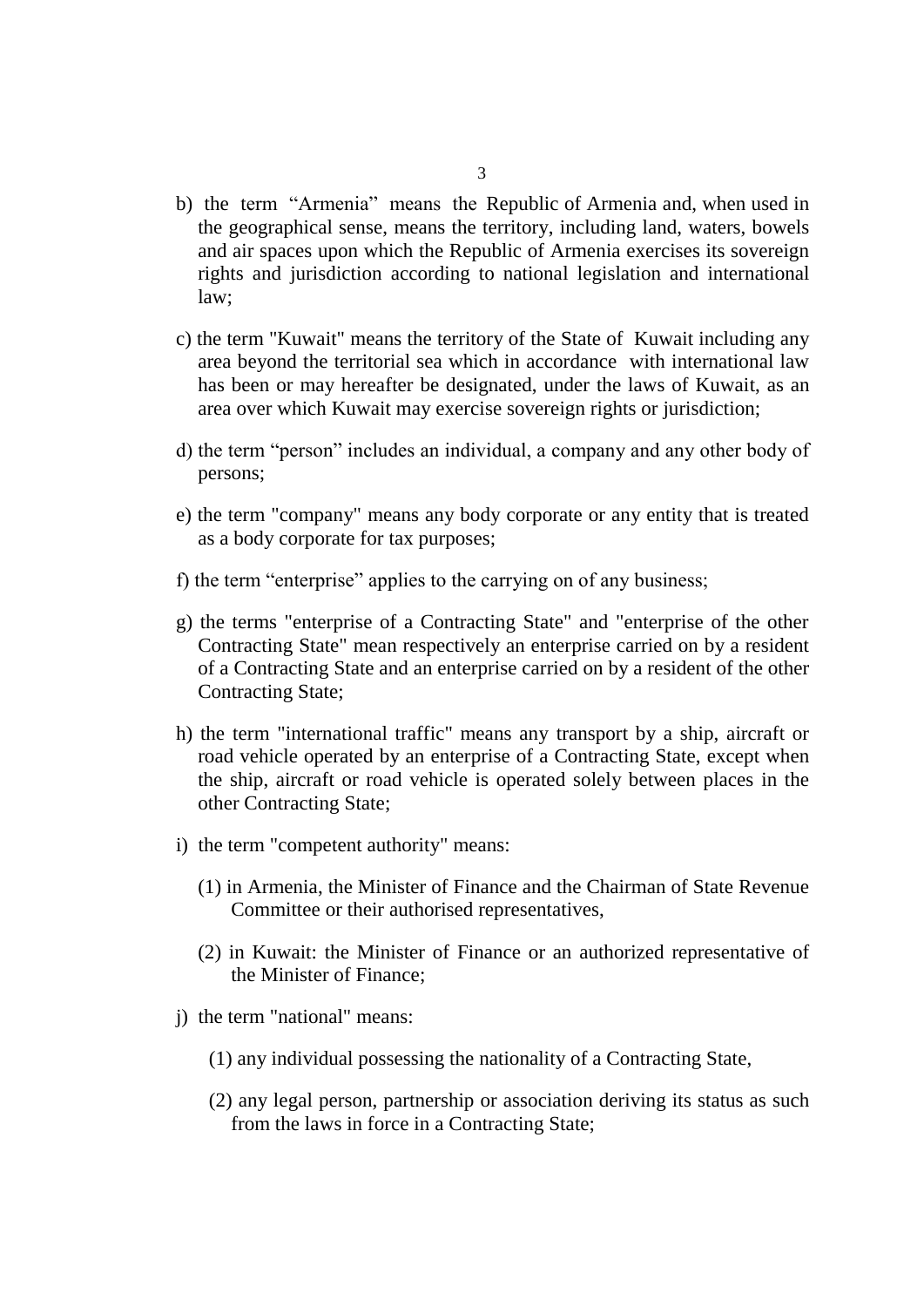- k) the term "business" includes the performance of professional service and of other activities of an independent character;
- l) the term "tax" means Kuwaiti tax or Armenian tax, as the context requires.
- 2. As regards the application of the Agreement at any time by a Contracting State, any term not defined therein shall, unless the context otherwise requires, have the meaning that it has at that time under the law of that State for the purposes of the taxes to which the Agreement applies, any meaning under the applicable tax laws of that State prevailing over a meaning given to the term under other laws of that State.

#### **Article 4 RESIDENT**

- 1. For the purposes of this Agreement, the term "resident of a Contracting State" means:
	- a) in Kuwait: an individual who has his domicile in Kuwait and is a Kuwaiti national, and a company which is incorporated in Kuwait;
	- b) in Armenia: any person who, under the laws of Armenia, is liable to tax therein by reason of his domicile, residence, place of incorporation, place of management or any other criterion of a similar nature, and also includes Armenia or local authority thereof. This term, however, does not include any person who is liable to tax in Armenia in respect only of income from sources in Armenia or capital situated therein.
- 2. For the purposes of paragraph 1, a resident of Kuwait shall include all of the following:
	- a) the Government of Kuwait or local authority thereof;
	- b) any governmental institution created under public law such as a corporation, Central Bank, fund, authority, foundation, agency or other similar entity;
	- c) any entity established in Kuwait, all the capital of which has been provided by Kuwait or local authority thereof or any governmental institution as defined in subparagraph b), together with other states.
- 3. Where by reason of the provisions of paragraph 1 an individual is a resident of both Contracting States, then his status shall be determined as follows: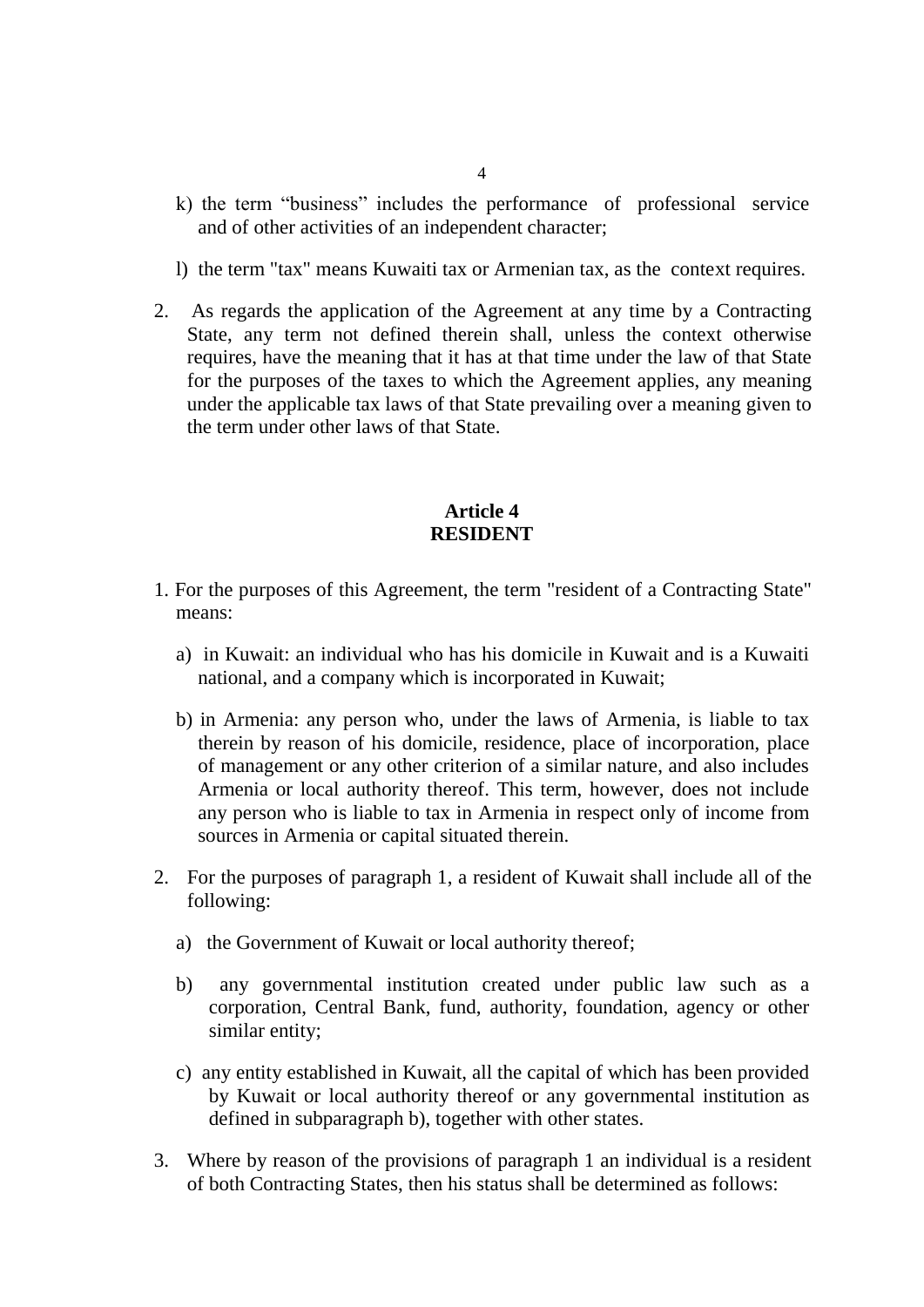- a) he shall be deemed to be a resident only of the State in which he has a permanent home available to him; if he has a permanent home available to him in both States, he shall be deemed to be a resident only of the State with which his personal and economic relations are closer (centre of vital interests);
- b) if the State in which he has his centre of vital interests cannot be determined, or if he has not a permanent home available to him in either State, he shall be deemed to be a resident only of the State in which he has an habitual abode;
- c) if he has an habitual abode in both States or in neither of them, he shall be deemed to be a resident only of the State of which he is a national;
- d) if his status cannot be determined under the provision of subparagraph a) to c), the competent authorities of the Contracting States shall settle the question by mutual agreement.
- 4. Where by reason of the provisions of paragraphs 1 and 2 a person other than an individual is a resident of both Contracting States, then it shall be deemed to be a resident only of the State under the laws of which it is incorporated.

# **Article 5 PERMANENT ESTABLISHMENT**

- 1. For the purposes of this Agreement, the term "permanent establishment" means a fixed place of business through which the business of an enterprise is wholly or partly carried on.
- 2. The term "permanent establishment" includes especially:
	- a) a place of management;
	- b) a branch;
	- c) an office;
	- d) a factory;
	- e) a workshop, and
	- f) a mine, oil or gas well, a quarry or any other place relating to the exploration for or exploitation of natural resources*.*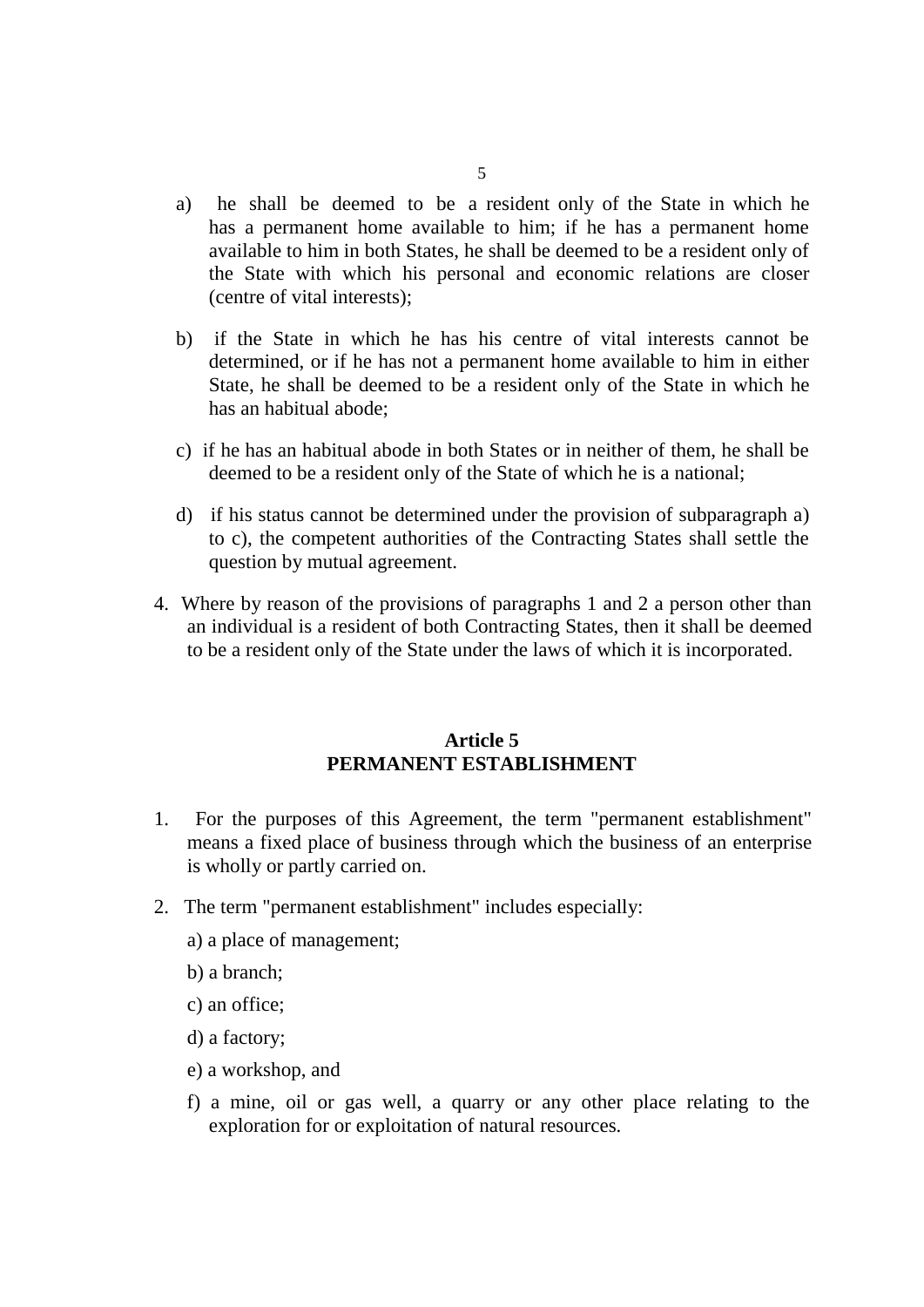- 3. a) A building site or construction, assembly, or installation project or supervisory activities in connection therewith, constitutes a permanent establishment but only where such site, project or activities continue for a period of more than 6 months.
	- b) The furnishing of services, including consultancy or managerial services, by an enterprise of a Contracting State through employees or other personnel engaged by the enterprise for such purpose, in the other State constitutes a permanent establishment only if activities of that nature continue for a period or periods aggregating more than 3 months within any twelve-month period.
- 4. Notwithstanding the preceding provisions of this Article, the term "permanent establishment" shall be deemed not to include:
	- a) the use of facilities solely for the purpose of storage, display or delivery of goods or merchandise belonging to the enterprise;
	- b) the maintenance of a stock of goods or merchandise belonging to the enterprise solely for the purpose of storage, display or delivery;
	- c) the maintenance of a stock of goods or merchandise belonging to the enterprise solely for the purpose of processing by another enterprise;
	- d) the maintenance of a fixed place of business solely for the purpose of purchasing goods or merchandise or of collecting information, for the enterprise;
	- e) the maintenance of a fixed place of business solely for the purpose of carrying on, for the enterprise, any other activity of a preparatory or auxiliary character;
	- f) the maintenance of a fixed place of business solely for any combination of activities mentioned in subparagraphs a) to e), provided that the overall activity of the fixed place of business resulting from this combination is of a preparatory or auxiliary character.
- 5. Notwithstanding the provisions of paragraphs 1 and 2, where a person other than an agent of an independent status to whom paragraph 6 applies is acting on behalf of an enterprise and has, and habitually exercises, in a Contracting State an authority to conclude contracts in the name of the enterprise, that enterprise shall be deemed to have a permanent establishment in that State in respect of any activities which that person undertakes for the enterprise, unless the activities of such person are limited to those mentioned in paragraph 4 which, if exercised through a fixed place of business, would not make this fixed place of business a permanent establishment under the provisions of that paragraph.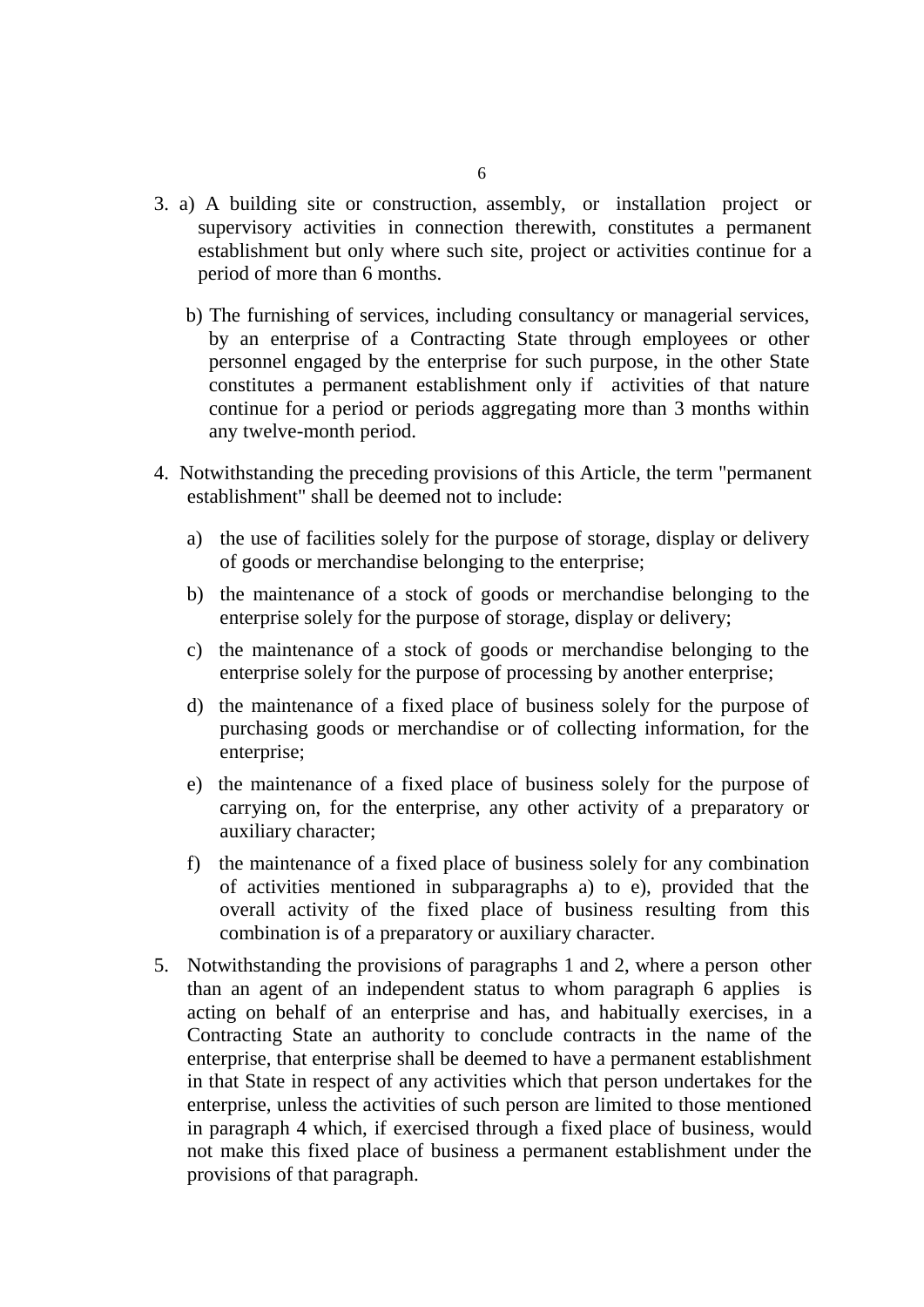- 6. An enterprise shall not be deemed to have a permanent establishment in a Contracting State merely because it carries on business in that State through a broker, general commission agent or any other agent of an independent status, provided that such persons are acting in the ordinary course of their business. However, when the activities of such an agent are devoted wholly or almost wholly on behalf of that enterprise and other enterprises, which are controlled by it or have a controlling interest in it, he shall not be considered an agent of an independent status within the meaning of this paragraph.
- 7. The fact that a company which is a resident of a Contracting State controls or is controlled by a company which is a resident of the other Contracting State, or which carries on business in that other State (whether through a permanent establishment or otherwise), shall not of itself constitute either company a permanent establishment of the other.

#### **Article 6 INCOME FROM IMMOVABLE PROPERTY**

- 1. Income derived by a resident of a Contracting State from immovable property (including income from agriculture or forestry) situated in the other Contracting State may be taxed in that other State.
- 2. The term "immovable property" shall have the meaning which it has under the law of the Contracting State in which the property in question is situated. The term shall in any case include property accessory to immovable property, livestock and equipment used in agriculture and forestry, rights to which the provisions of general law respecting landed property apply, usufruct of immovable property and rights to variable or fixed payments as consideration for the working of, or the right to work, mineral deposits, sources and other natural resources; ships, aircraft and road vehicles shall not be regarded as immovable property.
- 3. The provisions of paragraph 1 shall apply to income derived from the direct use, letting, or use in any other form of immovable property.
- 4. The provisions of paragraphs 1 and 3 shall also apply to the income from immovable property of an enterprise.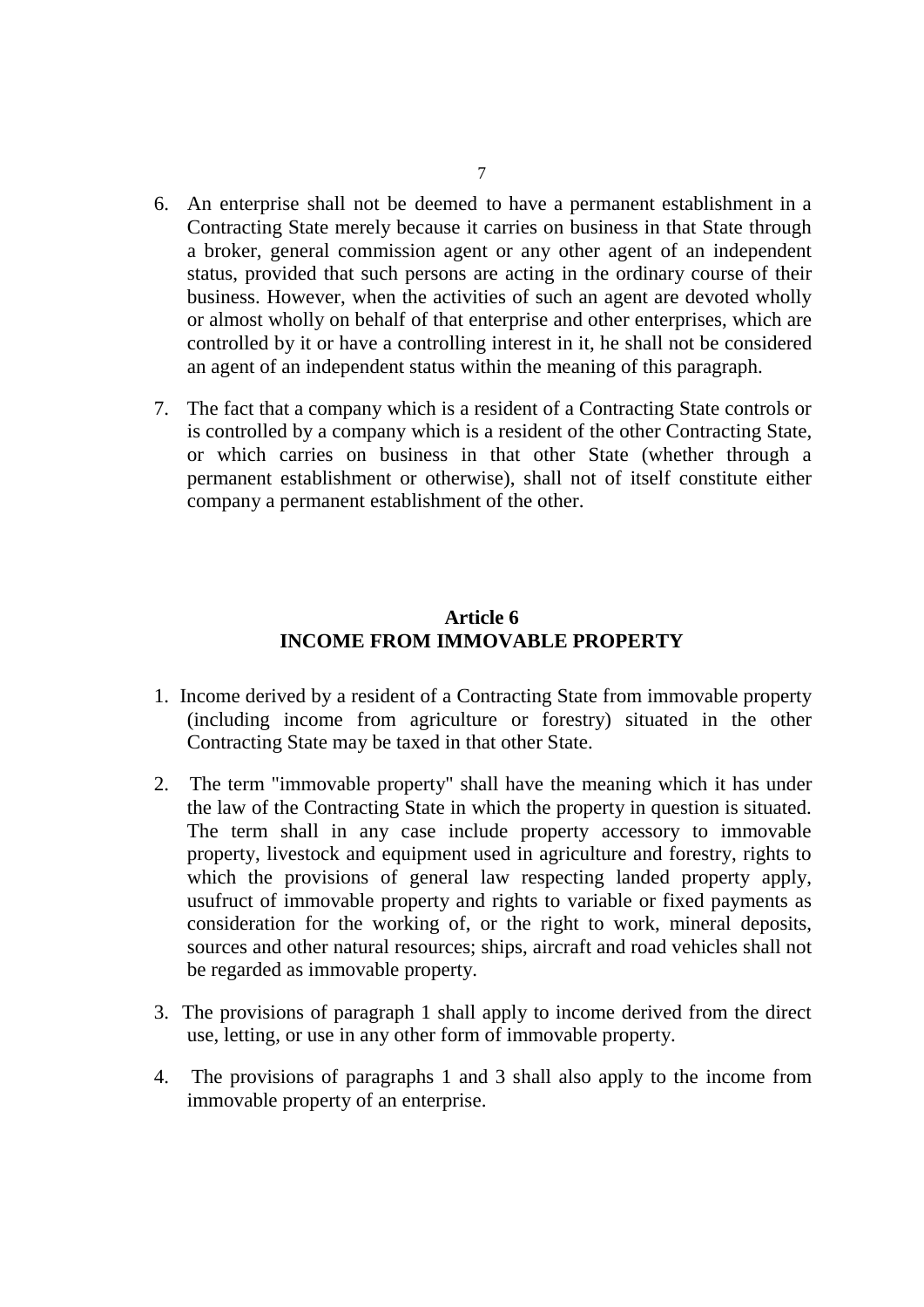# **Article 7 BUSINESS PROFITS**

- 1. The profits of an enterprise of a Contracting State shall be taxable only in that State unless the enterprise carries on business in the other Contracting State through a permanent establishment situated therein. If the enterprise carries on business as aforesaid, the profits of the enterprise may be taxed in the other State but only so much of them as is attributable to that permanent establishment.
- 2. Subject to the provisions of paragraph 3, where an enterprise of a Contracting State carries on business in the other Contracting State through a permanent establishment situated therein, there shall in each Contracting State be attributed to that permanent establishment the profits which it might be expected to make if it were a distinct and separate enterprise engaged in the same or similar activities under the same or similar conditions and dealing wholly independently with the enterprise of which it is a permanent establishment.
- 3. In determining the profits of a permanent establishment, there shall be allowed as deductions expenses which are incurred for the purposes of the business of the permanent establishment, including executive and general administrative expenses so incurred, whether in the State in which the permanent establishment is situated or elsewhere. However, no such deduction shall be allowed in respect of amounts, if any, paid (otherwise than towards reimbursement of actual expenses) by the permanent establishment to the enterprise, by way of royalties, fees or other similar payments in return for the use of patents or other rights, or by way of commission, for services performed or for management, or, except in the case of a banking enterprise, by way of interest on moneys lent to the permanent establishment. Likewise, no account shall be taken, in determining the profits of a permanent establishment, for amounts charged (otherwise than towards reimbursement of actual expenses) by the permanent establishment to the enterprise, by way of royalties, fees or other similar payments in return for the use of patents or other rights, or by way of commission for services performed or for management, or, except in the case of a banking enterprise by way of interest on moneys lent to the enterprise.
- 4. Insofar as it has been customary in a Contracting State to determine the profits to be attributed to a permanent establishment on the basis of an apportionment of the total profits of the enterprise to its various parts, nothing in paragraph 2 shall preclude that Contracting State from determining the profits to be taxed by such an apportionment as may be

8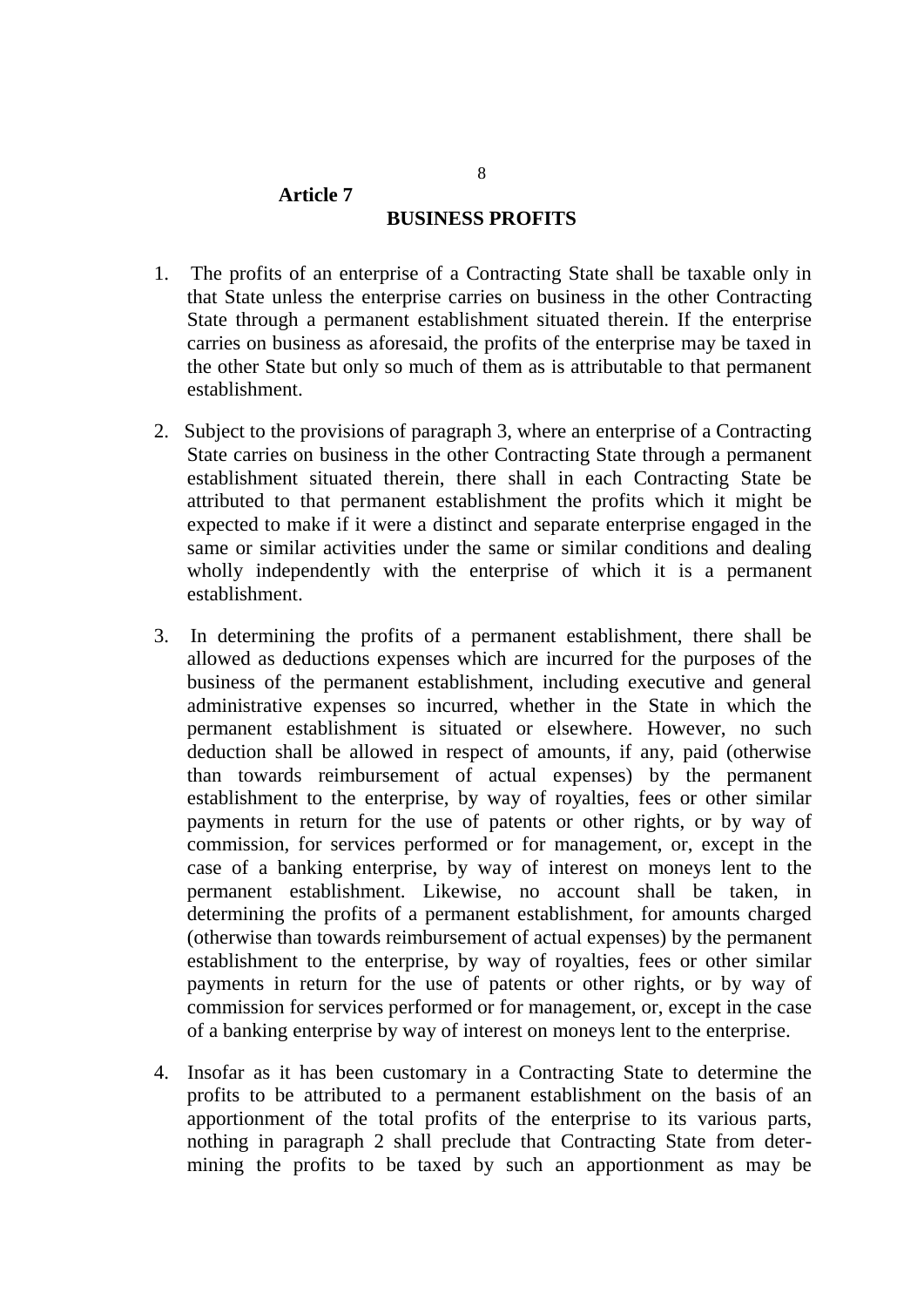customary; the method of apportionment adopted shall, however, be such that the result shall be in accordance with the principles contained in this Article.

- 5. No profits shall be attributed to a permanent establishment by reason of the mere purchase by that permanent establishment of goods or merchandise for the enterprise.
- 6. For the purposes of the preceding paragraphs, the profits to be attributed to the permanent establishment shall be determined by the same method year by year unless there is good and sufficient reason to the contrary.
- 7. Where profits include items of income which are dealt with separately in other Articles of this Agreement, then the provisions of those Articles shall not be affected by the provisions of this Article.

# **Article 8 INTERNATIONAL TRAFFIC**

- 1. Profits derived by an enterprise of a Contracting State from the operation of ships, aircraft or road vehicles in international traffic shall be taxable only in that State.
- 2. For the purposes of this Article, profits from the operation of ships, aircraft or road vehicle in international traffic include all of the following:
	- a) Profits from the rental on a bareboat basis of ships or aircraft;
	- b) Profits from the use, maintenance or rental of containers, including trailers and related equipment for the transport of containers, used for the transport of goods or merchandise;

where such rental or such use, maintenance or rental, as the case may be, is incidental to the operation of ships, aircrafts or road vehicles in international traffic.

3. The provisions of paragraph 1 shall also apply to profits derived from the participation in a pool, a joint business or an international operating agency.

# **Article 9 ASSOCIATED ENTERPRISES**

1. Where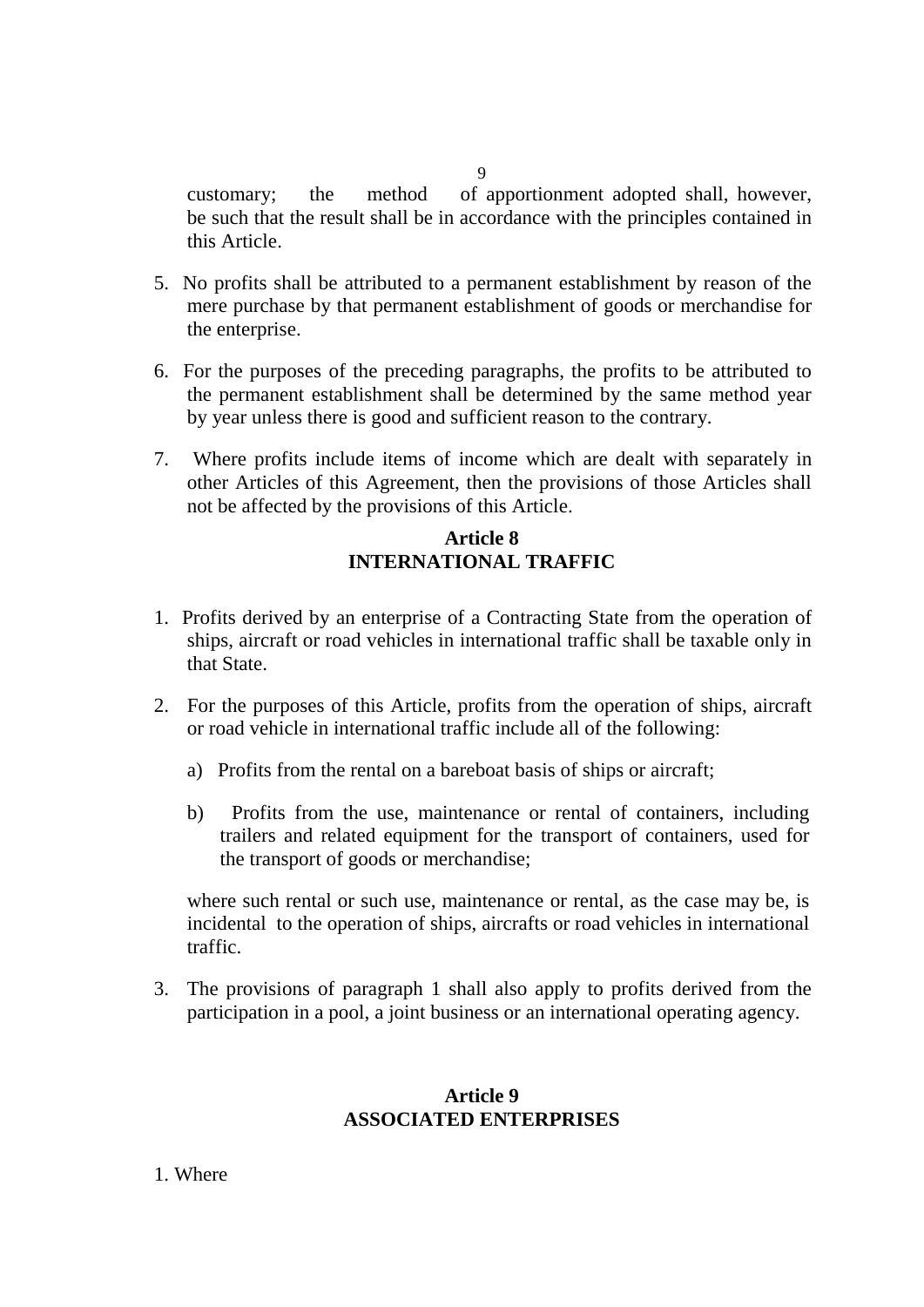- a) an enterprise of a Contracting State participates directly or indirectly in the management, control or capital of an enterprise of the other Contracting State, or
- b) the same persons participate directly or indirectly in the management, control or capital of an enterprise of a Contracting State and an enterprise of the other Contracting State,

and in either case conditions are made or imposed between the two enterprises in their commercial or financial relations which differ from those which would be made between independent enterprises, then any profits which would, but for those conditions, have accrued to one of the enterprises, but, by reason of those conditions, have not so accrued, may be included in the profits of that enterprise and taxed accordingly.

2. Where a Contracting State includes in the profits of an enterprise of that State - and taxes accordingly - profits on which an enterprise of the other Contracting State has been charged to tax in that other State and the profits so included are profits which would have accrued to the enterprise of the first-mentioned State if the conditions made between the two enterprises had been those which would have been made between independent enterprises, then that other State shall make an appropriate adjustment to the amount of the tax charged therein on those profits. In determining such adjustment, due regard shall be had to the other provisions of this Agreement and the competent authorities of the Contracting States shall if necessary consult each other.

## **Article 10 DIVIDENDS**

- 1. Dividends paid by a company which is a resident of a Contracting State to a resident of the other Contracting State may be taxed in that other State.
- 2. However, such dividends may also be taxed in the Contracting State of which the company paying the dividends is a resident and according to the laws of that State, but if the beneficial owner of the dividends is a resident of the other Contracting State, the tax so charged shall not exceed 5 percent of the gross amount of the dividends.

The competent authorities of the Contracting States shall by mutual agreement settle the mode of application of these limitations.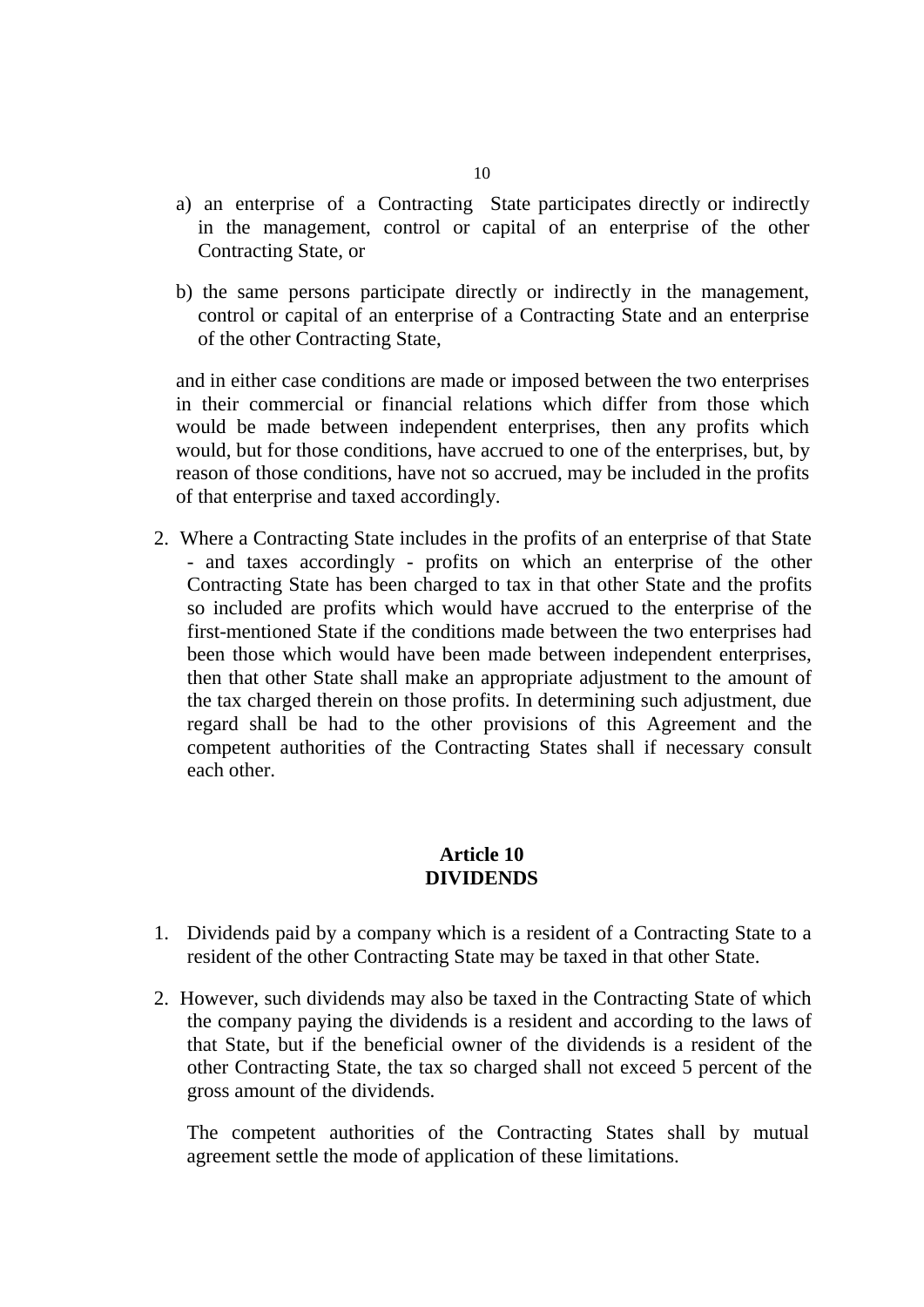This paragraph shall not affect the taxation of the company in respect of the profits out of which the dividends are paid.

- 3. Notwithstanding the provisions of paragraphs 1 and 2, dividends paid by a company which is a resident of a Contracting States shall not be taxable if the beneficial owner of the dividends is the Government of the other Contracting State or any governmental institution or other entity thereof, as defined in paragraph 2 of Article 4.
- 4. The term "dividends" as used in this Article means income from shares or other rights, not being debt-claims, participating in profits, as well as income from other corporate rights which is subjected to the same taxation treatment as income from shares by the laws of the State of which the company making the distribution is a resident.
- 5. The provisions of paragraphs 1, 2 and 3 shall not apply if the beneficial owner of the dividends, being a resident of a Contracting State, carries on business in the other Contracting State of which the company paying the dividends is a resident through a permanent establishment situated therein and the holding in respect of which the dividends are paid is effectively connected with such permanent establishment. In such case the provisions of Article 7 shall apply.
- 6. Where a company which is a resident of a Contracting State derives profits or income from the other Contracting State, that other State may not impose any tax on the dividends paid by the company, except insofar as such dividends are paid to a resident of that other State or insofar as the holding in respect of which the dividends are paid is effectively connected with a permanent establishment situated in that other State, nor subject the company's undistributed profits to a tax on the company's undistributed profits, even if the dividends paid or the undistributed profits consist wholly or partly of profits or income arising in such other State.

# **Article 11 INTEREST**

- 1. Interest arising in a Contracting State and paid to a resident of the other Contracting State may be taxed in that other State.
- 2. However, such interest may be taxed in the Contracting State in which it arises and according to the laws of that State, but if the beneficial owner of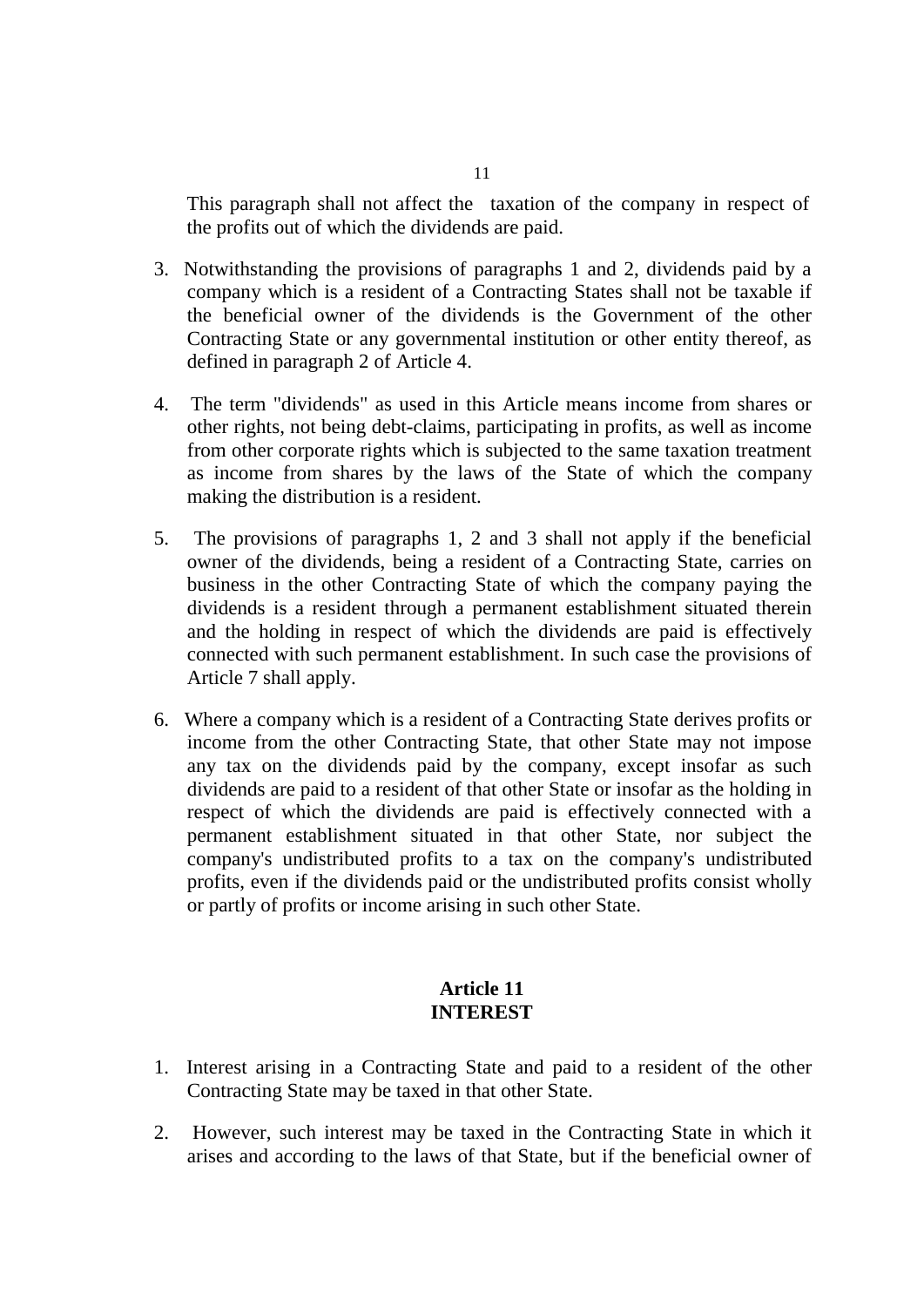the interest is a resident of the other Contracting State, the tax so charged shall not exceed 5 percent of the gross amount of the interest.

The competent authorities of the Contracting States shall by mutual agreement settle the mode of application of this limitation.

- 3. Notwithstanding the provisions of paragraphs 1 and 2, interest paid by a company which is a resident of a Contracting States shall not be taxable if the beneficial owner of the interest is the Government of the other Contracting State or any governmental institution or other entity thereof, as defined in paragraph 2 of Article 4.
- 4. The term "interest" as used in this Article means income from debt-claims of every kind, whether or not secured by mortgage and whether or not carrying a right to participate in the debtor's profits, and in particular, income from government securities and income from bonds or debentures, including premiums and prizes attaching to such securities, bonds or debentures. Penalty charges for late payment shall not be regarded as interest for the purpose of this Article.
- 5. The provisions of paragraphs 1, 2, and 3 shall not apply if the beneficial owner of the interest, being a resident of a Contracting State, carries on business in the other Contracting State in which the interest arises, through a permanent establishment situated therein and the debt-claim in respect of which the interest is paid is effectively connected with such permanent establishment. In such case the provisions of Article 7 shall apply.
- 6. Interest shall be deemed to arise in a Contracting State when the payer is a resident of that State. Where, however, the person paying the interest, whether he is a resident of a Contracting State or not, has in a Contracting State a permanent establishment in connection with which the indebtedness on which the interest is paid was incurred, and such interest is borne by such permanent establishment, then such interest shall be deemed to arise in the State in which the permanent establishment is situated.
- 7. Where, by reason of a special relationship between the payer and the beneficial owner or between both of them and some other person, the amount of the interest, having regard to the debt-claim for which it is paid, exceeds the amount which would have been agreed upon by the payer and the beneficial owner in the absence of such relationship, the provisions of this Article shall apply only to the last-mentioned amount. In such case, the excess part of the payments shall remain taxable according to the laws of each Contracting State, due regard being had to the other provisions of this Agreement.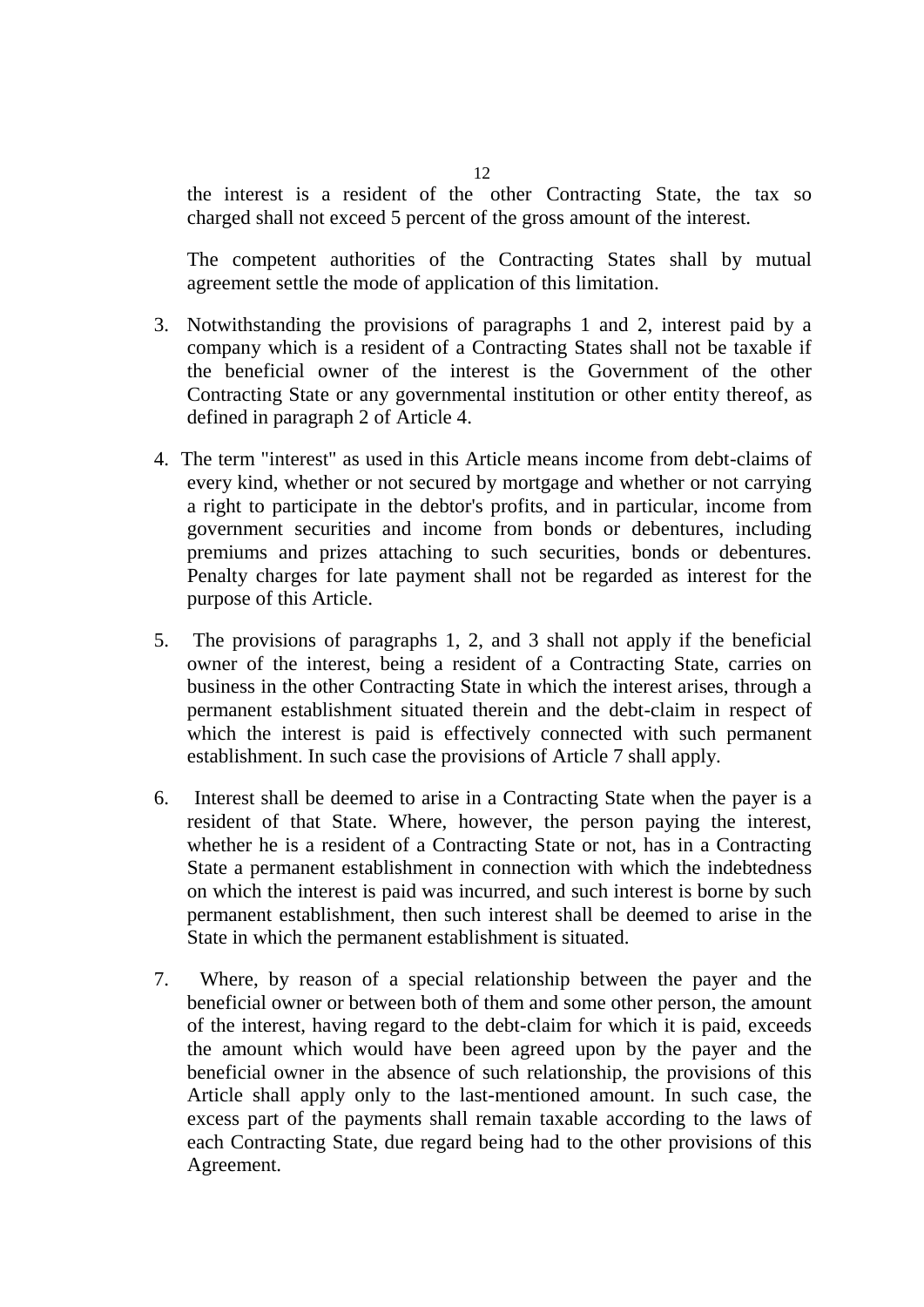# **Article 12 ROYALTIES**

- 1. Royalties arising in a Contracting State and paid to a resident of the other Contracting State may be taxed in that other State.
- 2. However, such royalties may also be taxed in the Contracting State in which they arise and according to the laws of that Contracting State, but if the beneficial owner of the royalties is a resident of the other Contracting State the tax so charged shall not exceed 10 percent of the gross amount of such royalties.

The competent authorities of the Contracting States shall by mutual agreement settle the mode of application of this limitation.

- 3. The term "royalties" as used in this Article means payments of any kind received as a consideration for the use of, or the right to use, any copyright of literary, artistic or scientific work including cinematograph films or films or tapes used for radio or television broadcasting, any patent, trade mark, design or model, plan, secret formula or process, or for the use of, or the right to use, industrial, commercial, or scientific equipment, or for information concerning industrial, commercial or scientific experience.
- 4. The provisions of paragraphs 1 and 2 shall not apply if the beneficial owner of the royalties, being a resident of a Contracting State, carries on business in the other Contracting State in which the royalties arise, through a permanent establishment situated therein and the right or property in respect of which the royalties are paid is effectively connected with such permanent establishment. In such case the provisions of Article 7 shall apply.
- 5. Royalties shall be deemed to arise in a Contracting State when the payer is that State itself or a local authority thereof or a resident of that State. Where, however, the person paying the royalties, whether he is a resident of a Contracting State or not, has in a Contracting State a permanent establishment in connection with which the liability to pay the royalties was incurred, and such royalties are borne by such permanent establishment, then such royalties shall be deemed to arise in the Contracting State in which the permanent establishment is situated.
- 6. Where, by reason of a special relationship between the payer and the beneficial owner or between both of them and some other person, the amount of the royalties, having regard to the use, right or information for which they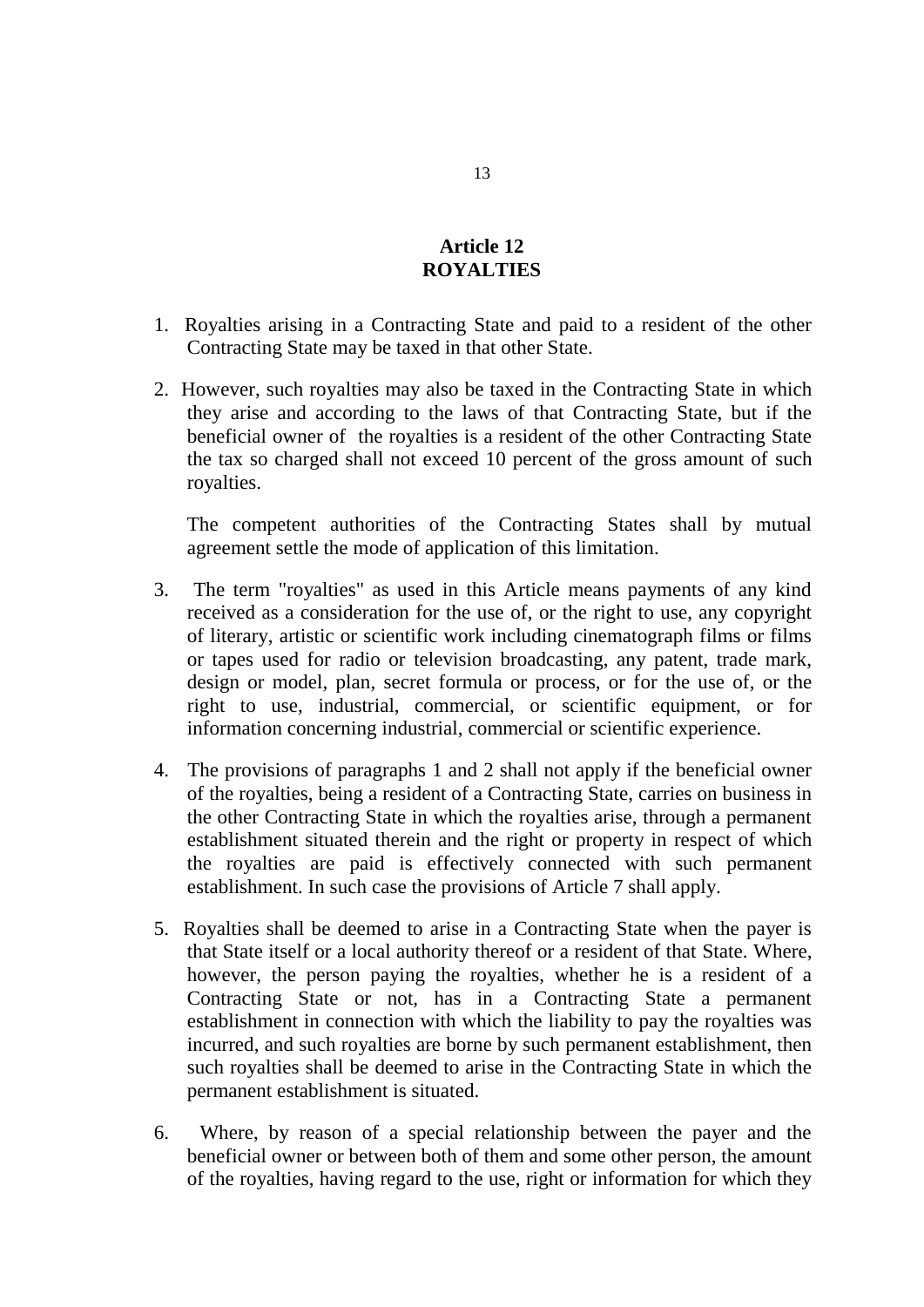are paid, exceeds the amount which would have been agreed upon by the payer and the beneficial owner in the absence of such relationship, the provisions of this Article shall apply only to the last-mentioned amount. In such case, the excess part of the payments shall remain taxable according to the laws of each Contracting State, due regard being had to the other provisions of this Agreement.

# **Article 13 CAPITAL GAINS**

- 1. Gains derived by a resident of a Contracting State from the alienation of immovable property referred to in Article 6 and situated in the other Contracting State may be taxed in that other State.
- 2. Gains from the alienation of movable property forming part of the business property of a permanent establishment which an enterprise of a Contracting State has in the other Contracting State, including such gains from the alienation of such a permanent establishment (alone or with the whole enterprise), may be taxed in that other State.
- 3. Gains derived by an enterprise of a Contracting State from the alienation of ships, aircraft or road vehicles operated in international traffic, or movable property pertaining to the operation of such ships, aircraft or road vehicles, shall be taxable only in that State.
- 4. Gains derived by a resident of a Contracting State from the alienation of shares deriving more than 50 percent of their value directly or indirectly from immmovabale property situated in the other Contracting State may be taxed in that other State.
- 5. Gains from the alienation of any property, other than that referred to in paragraphs 1, 2, 3 and 4, shall be taxable only in the Contracting State of which the alienator is a resident.

## **Article 14 INCOME FROM EMPLOYMENT**

1. Subject to the provisions of Articles 15, 17 and 18, salaries, wages and other similar remuneration derived by a resident of a Contracting State in respect of an employment shall be taxable only in that State unless the employment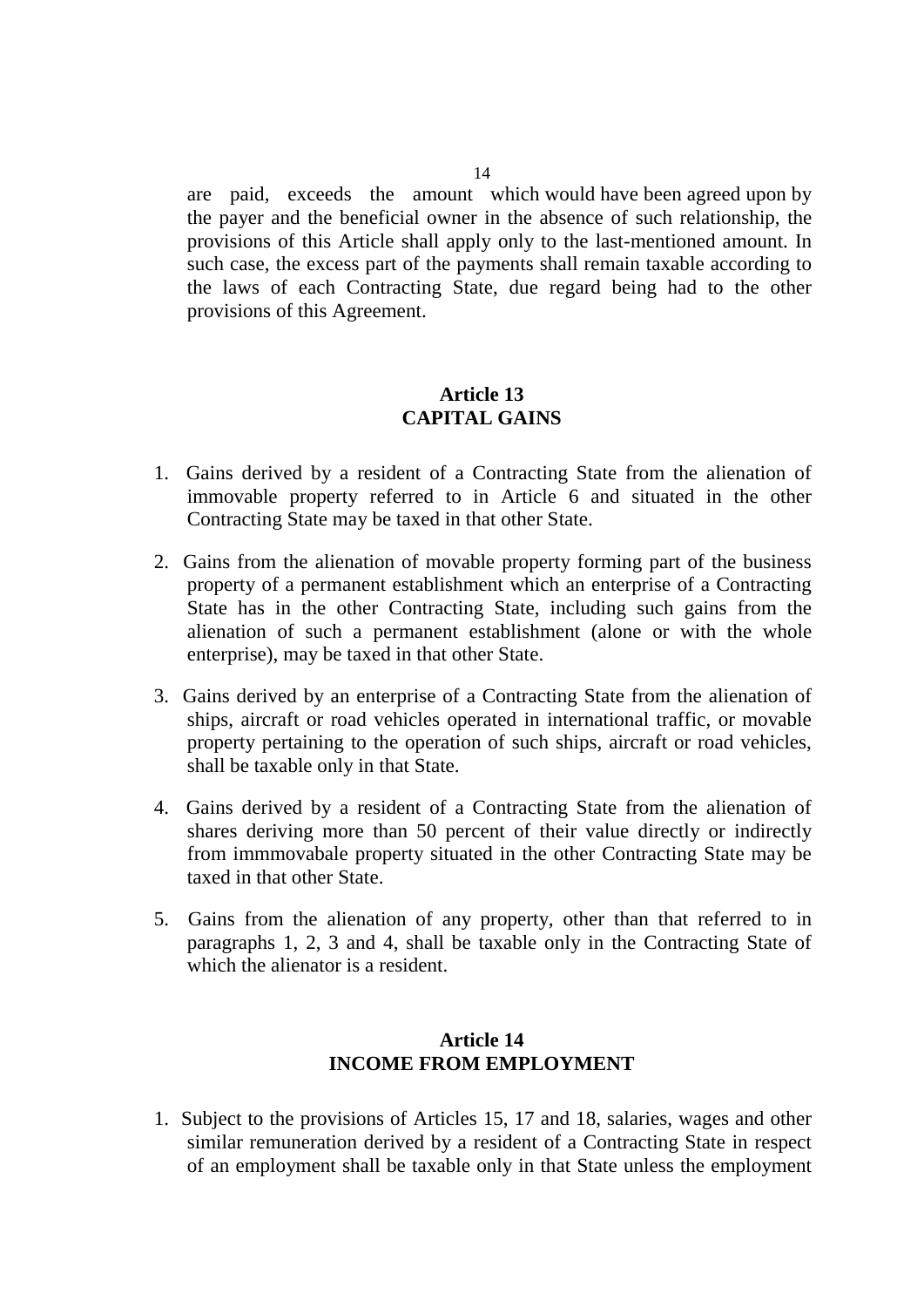is exercised in the other Contracting State. If the employment is so exercised, such remuneration as is derived therefrom may be taxed in that other State.

- 2. Notwithstanding the provisions of paragraph 1, remuneration derived by a resident of a Contracting State in respect of an employment exercised in the other Contracting State shall be taxable only in the first-mentioned State if:
	- a) the recipient is present in the other State for a period or periods not exceeding in the aggregate 183 days in any twelve month period commencing or ending in the fiscal year concerned, and
	- b) the remuneration is paid by, or on behalf of, an employer who is not a resident of the other State, and
	- c) the remuneration is not borne by a permanent establishment which the employer has in the other State.
- 3. Notwithstanding the preceding provisions of this Article, remuneration derived by a resident of a Contracting State in respect of an employment exercised aboard a ship, aircraft or road vehicle operated in international traffic, may be taxed in that State.

#### **Article 15 DIRECTORS' FEES**

Directors' fees and other similar payments derived by a resident of a Contracting State in his capacity as a member of the board of directors or other similar organ of a company which is a resident of the other Contracting State shall be taxable only in the first-mentioned Contracting State.

# **Article 16 ARTISTES AND SPORTSMEN**

1. Notwithstanding the provisions of Articles 7 and 14, income derived by a resident of a Contracting State as an entertainer, such as a theatre, motion picture, radio or television artiste, or a musician, or as a sportsman, from his personal activities as such exercised in the other Contracting State, may be taxed in that other State.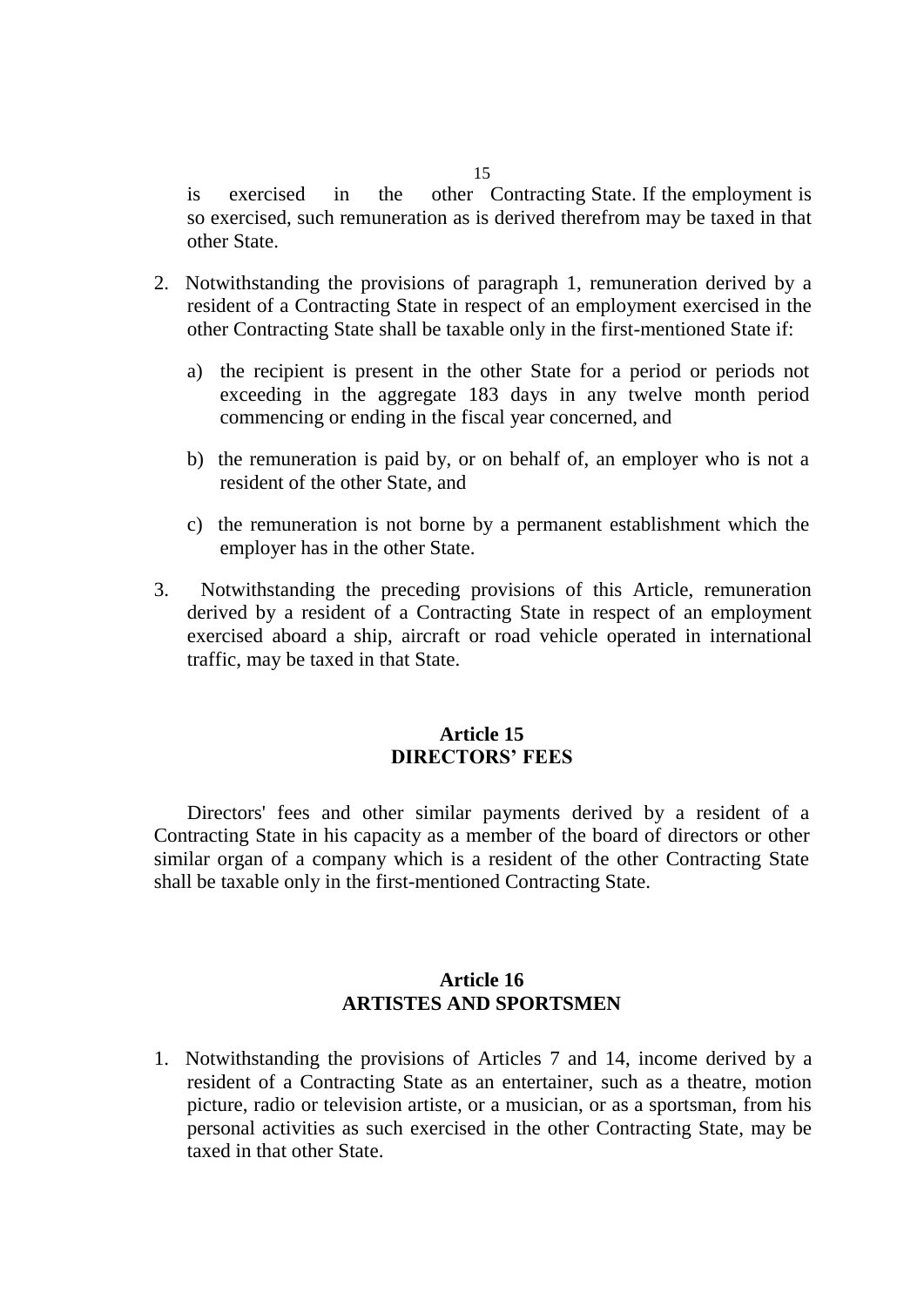- 2. Where income in respect of personal activities exercised by an entertainer or a sportsman in his capacity as such accrues not to the entertainer or sportsman himself but to another person, that income may, notwithstanding the provisions of Articles 7 and 14, be taxed in the Contracting State in which the activities of the entertainer or sportsman are exercised.
- 3. Notwithstanding the provisions of paragraphs 1 and 2, income derived by a resident of a Contracting State from his personal activities as an entertainer or as a sportsman shall be taxable only in that State if the activities are exercised in the other Contracting State within the framework of a cultural or sports exchange program approved by both Contracting States.

## **Article 17 PENSIONS**

Subject to the provisions of paragraph 2 of Article 18, pensions and other similar remuneration paid to a resident of a Contracting State in consideration of past employment shall be taxable only in that State.

# **Article 18 GOVERNMENT SERVICE**

- 1. a) Salaries, wages and other similar remuneration paid by a Contracting State or a local authority thereof to an individual in respect of services rendered to that State or authority shall be taxable only in that State.
	- b) However, such salaries, wages and other similar remuneration shall be taxable only in the other Contracting State if the services are rendered in that State and the individual is a resident of that State who:
		- (1) is a national of that State; or
		- (2) did not become a resident of that State solely for the purpose of rendering the services.
- 2. a) Notwithstanding the provisions of paragraph 1, pensions and other similar remuneration paid by, or out of funds created by, a Contracting State or a local authority thereof to an individual in respect of services rendered to that State or authority shall be taxable only in that State.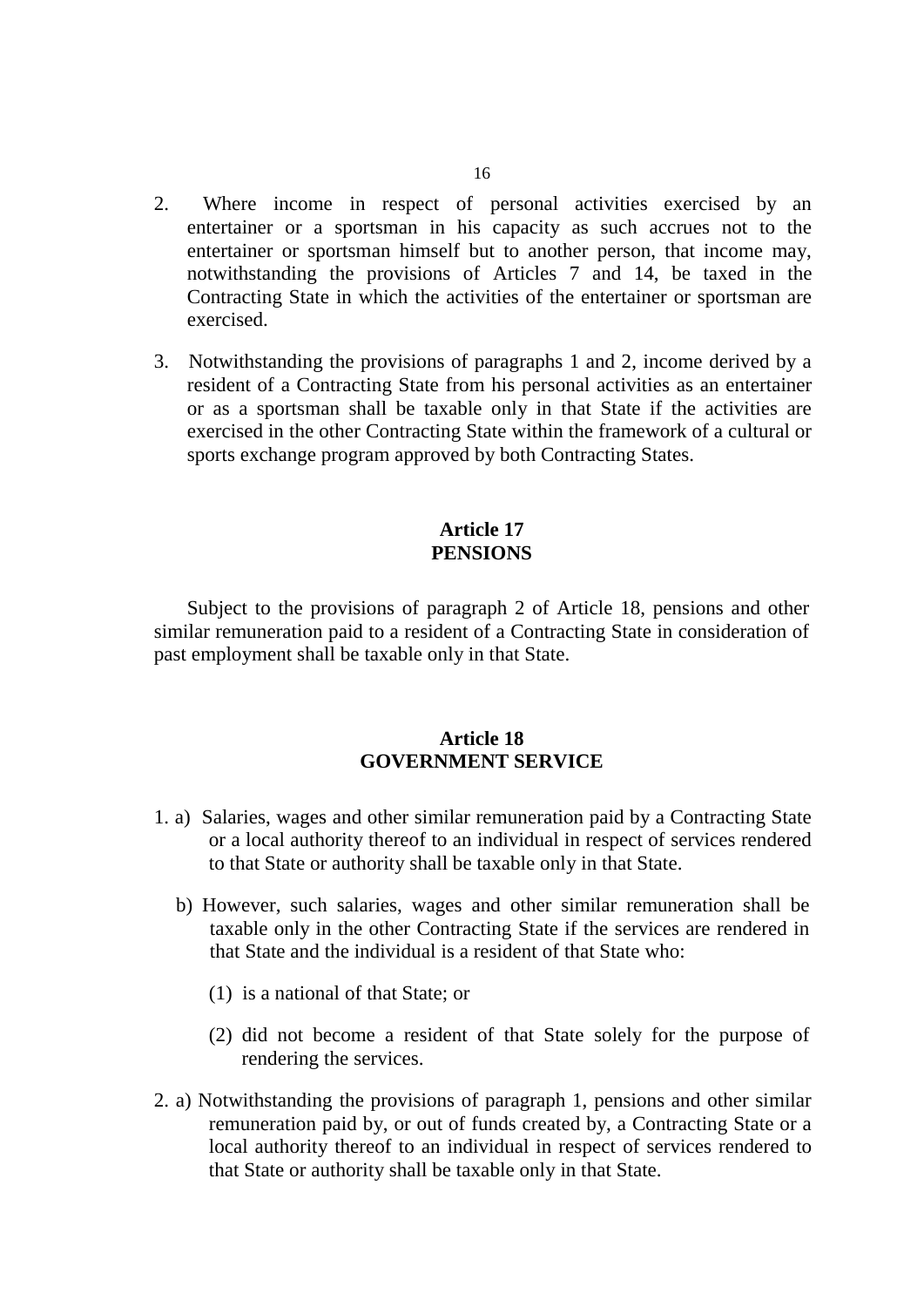- b) However, such pensions and other similar remuneration shall be taxable only in the other Contracting State if the individual is a resident of, and a national of, that State.
- 3. The provisions of Articles 14, 15, 16, and 17 shall apply to salaries, wages, pensions, and other similar remuneration in respect of services rendered in connection with a business carried on by a Contracting State or a local authority thereof.

#### **Article 19 TEACHERS AND RESEARCHERS**

An individual who is or was immediately before visiting a Contracting State a resident of the other Contracting State and who, at the invitation of the Government of the first-mentioned State or of a university, college, school, museum or other cultural institution in that first-mentioned State or under an official programme of cultural exchange, is present in that State for a period not exceeding two consecutive years solely for the purpose of teaching, giving lectures or carrying out research at such institution shall be exempt from tax in that State on his remuneration for such activity.

#### **Article 20 STUDENTS**

- 1. Payments which a student or business apprentice who is or was immediately before visiting a Contracting State a resident of the other Contracting State and who is present in the first-mentioned State solely for the purpose of his education or training receives for the purpose of his maintenance, education or training shall not be taxed in that State, provided that such payments arise from sources outside that State.
- 2. Notwithstanding the provisions of paragraph 1, remuneration which a student or business trainee who is or was immediately before visiting a Contracting State a resident of the other Contracting State and who is present in the firstmentioned State solely for the purpose of his education or training derives from temporary services rendered in the first-mentioned State shall not be taxed in that State, provided that such services are in connection with his education or training and that the remuneration for such services is necessary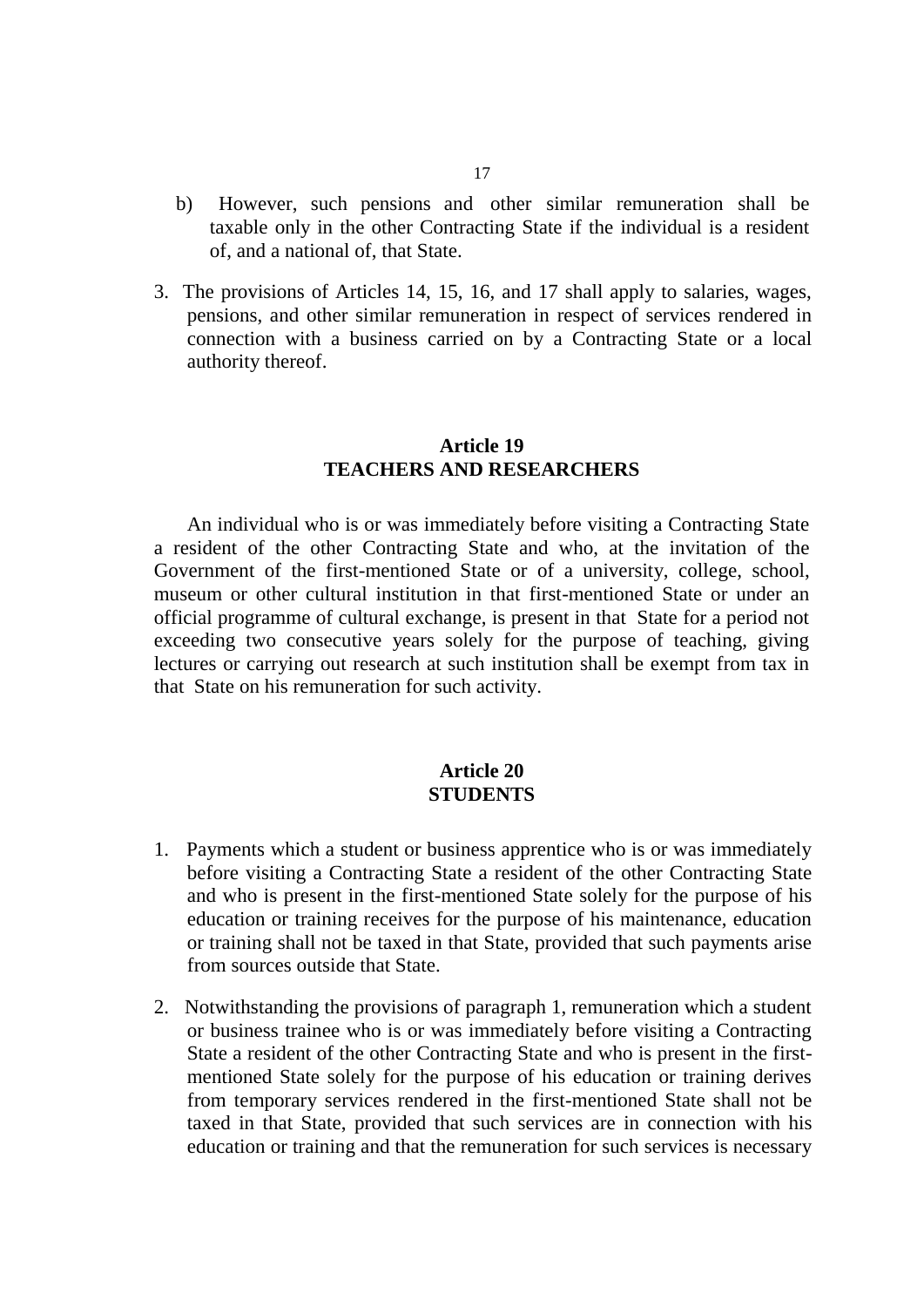to supplement the resources available to him for the purpose of his maintenance.

# **Article 21 OTHER INCOME**

- 1. Items of income of a resident of a Contracting State, wherever arising, not dealt with in the foregoing Articles of this Agreement shall be taxable only in that State.
- 2. The provisions of paragraph 1 shall not apply to income, other than income from immovable property as defined in paragraph 2 of Article 6, if the recipient of such income, being a resident of a Contracting State, carries on business in the other Contracting State through a permanent establishment situated therein and the right or property in respect of which the income is paid is effectively connected with such permanent establishment. In such case the provisions of Article 7 shall apply.

# **Article 22 CAPITAL**

- 1. Capital represented by immovable property referred to in Article 6, owned by a resident of a Contracting State and situated in the other Contracting State, may be taxed in that other State.
- 2. Capital represented by movable property forming part of the business property of a permanent establishment which an enterprise of a Contracting State has in the other Contracting State may be taxed in that other State.
- 3. Capital represented by ships, aircraft and road vehicles operated in international traffic, and by movable property pertaining to the operation of such ships, aircraft and road vehicles, shall be taxable only in the Contracting State of which the enterprise owning such capital is a resident.
- 4. All other elements of capital of a resident of a Contracting State shall be taxable only in that State.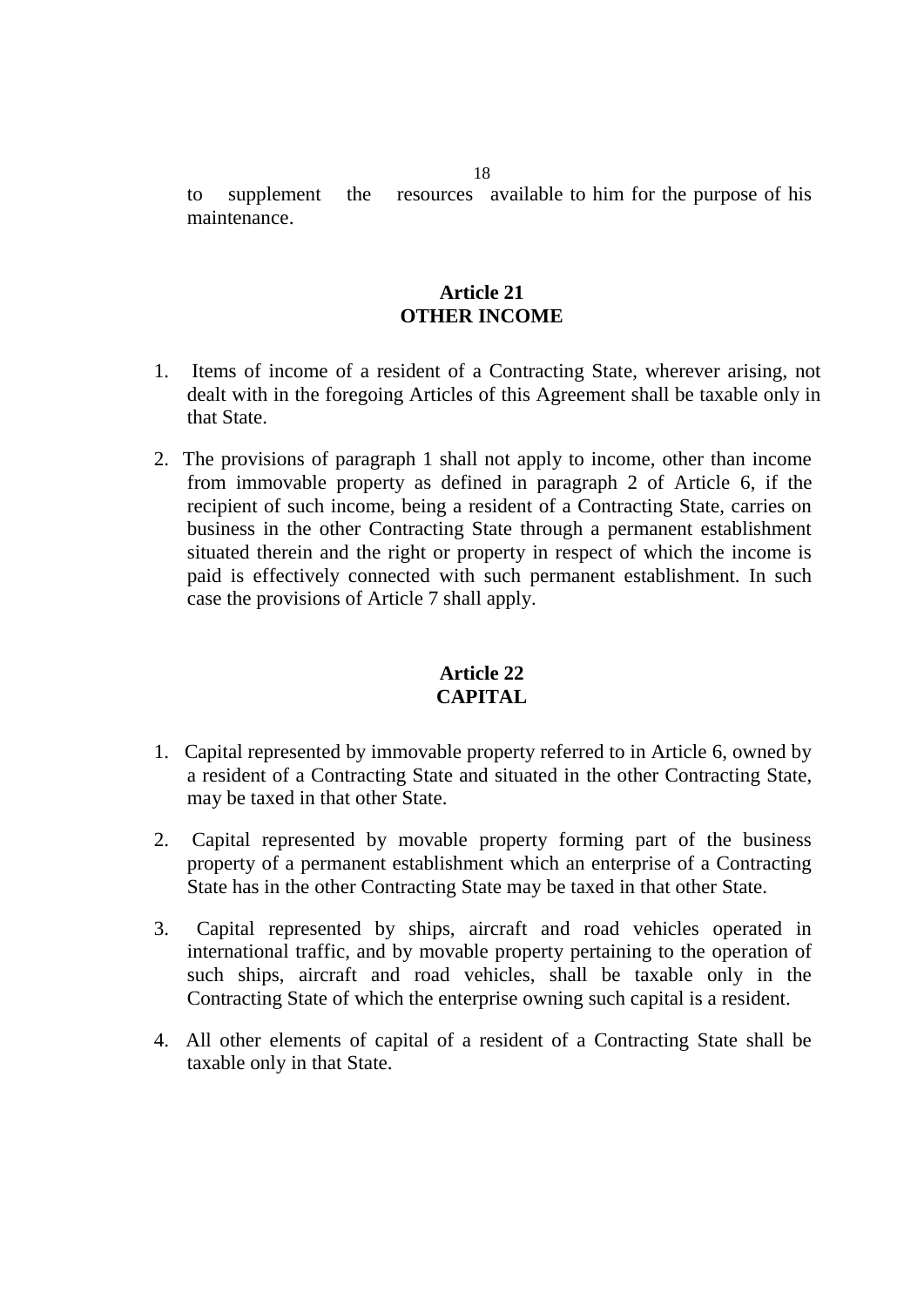# **Article 23 ELIMINATION OF DOUBLE TAXATION**

- 1. The laws in force in either of the Contracting States shall continue to govern the taxation in the respective Contracting State except where provisions to the contrary are made in this agreement.
- 2. Where a resident of a Contracting State derives income or owns capital which, in accordance with the provisions of this Agreement, may be taxed in the other Contacting State, the first – mentioned State shall allow:
	- a) as a deduction from the tax on the income of that resident, an amount equal to the income tax payed in that other State;
	- b) as a deduction from the tax on the capital of that resident, an amount equal to the capital tax paid in that other State.

Such deduction in either case shall not, however, exceed that part of the income tax or capital tax, as computed before the deduction is given, which is attributable, as the case may be, to the income or the capital which may be taxed in that other State.

## **Article 24 NON-DISCRIMINATION**

- 1. Nationals of a Contracting State shall not be subjected in the other Contracting State to any taxation or any requirement connected therewith, which is other or more burdensome than the taxation and connected requirements to which nationals of that other State in the same circumstances, in particular with respect to residence, are or may be subjected. This provision shall, notwithstanding the provisions of Article 1, also apply to persons who are not residents of one or both of the Contracting States.
- 2. The taxation on a permanent establishment which an enterprise of a Contracting State has in the other Contracting State shall not be less favourably levied in that other State than the taxation levied on enterprises of that other State carrying on the same activities. This provision shall not be construed as obliging a Contracting State to grant to residents of the other Contracting State any personal allowances, reliefs and reductions for taxation purposes on account of civil status or family responsibilities which it grants to its own residents.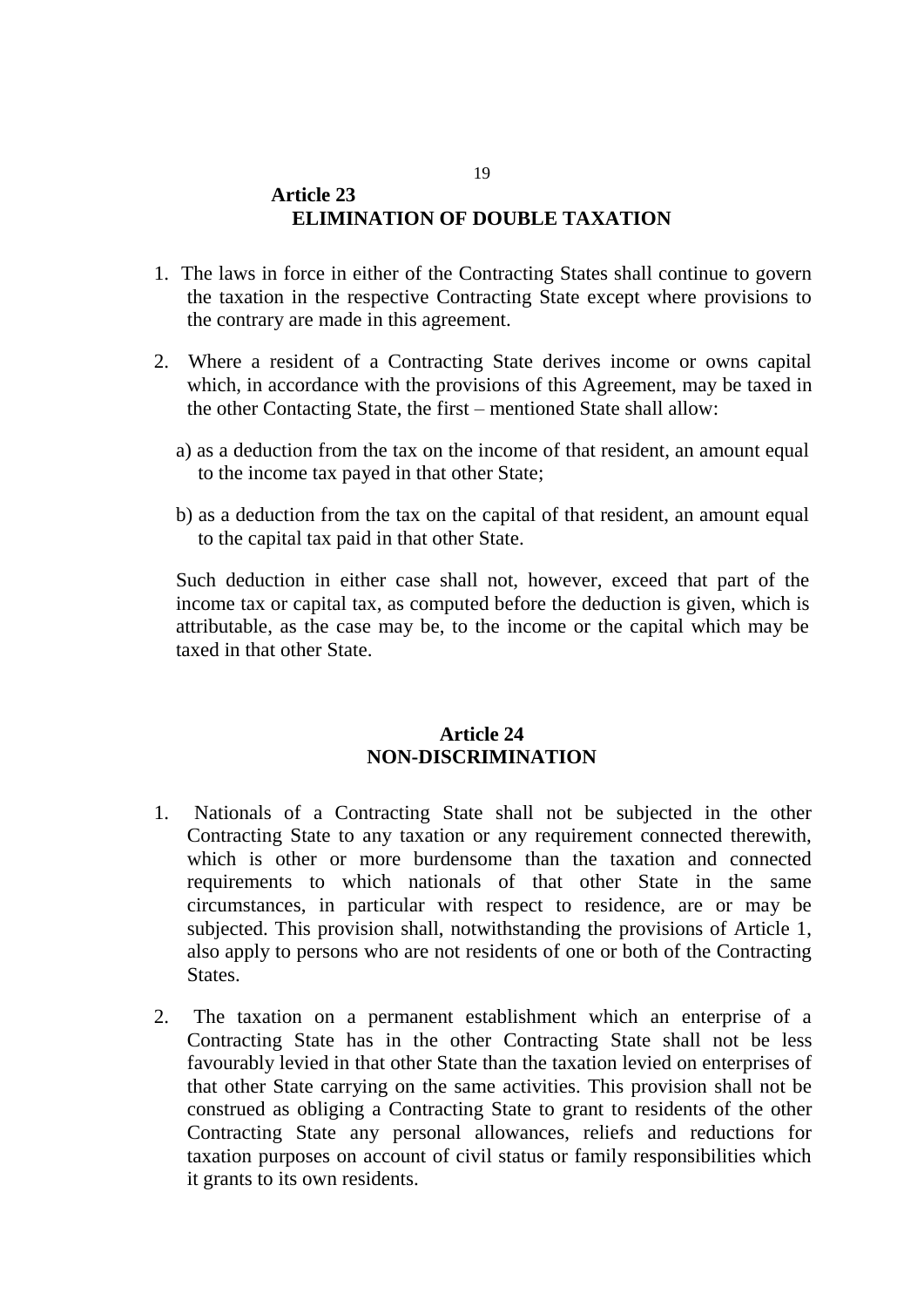- 3. Except where the provisions of paragraph 1 of Article 9, paragraph 7 of Article 11, or paragraph 6 of Article 12, apply, interest, royalties and other disbursements paid by an enterprise of a Contracting State to a resident of the other Contracting State shall, for the purpose of determining the taxable profits of such enterprise, be deductible under the same conditions as if they had been paid to a resident of the first-mentioned State. Similarly, any debts of an enterprise of a Contracting State to a resident of the other Contracting State shall, for the purpose of determining the taxable capital of such enterprise, be deductible under the same conditions as if they had been contracted to a resident of the first-mentioned State.
- 4. Nothing in this Article shall be interpreted as imposing a legal obligation on a Contracting State to extend to the residents of the other Contracting State, the benefit of any treatment, preference or privilege which may be accorded to its own residents or residents of any third state by virtue of the formation of a customs union, economic union, a free trade area or any regional or subregional arrangement relating wholly or mainly to taxation or movement of capital to which such the first-mentioned State may be a party.
- 5. Enterprises of a Contracting State, the capital of which is wholly or partly owned or controlled, directly or indirectly, by one or more residents of the other Contracting State, shall not be subjected in the first-mentioned State to any taxation or any requirement connected therewith which is other or more burdensome than the taxation and connected requirements to which other similar enterprises of the first-mentioned State are or may be subjected.
- 6. The provisions of this Article shall, notwithstanding the provisions of Article 2, apply to taxes of every kind and description.

#### **Article 25 MUTUAL AGREEMENT PROCEDURE**

1. Where a person considers that the actions of one or both of the Contracting States result or will result for him in taxation not in accordance with the provisions of this Agreement, he may, irrespective of the remedies provided by the domestic law of those States, present his case to the competent authority of the Contracting State of which he is a resident or, if his case comes under paragraph 1 of Article 24, to that of the Contracting State of which he is a national. The case must be presented within three years from the first notification of the action resulting in taxation not in accordance with the provisions of the Agreement.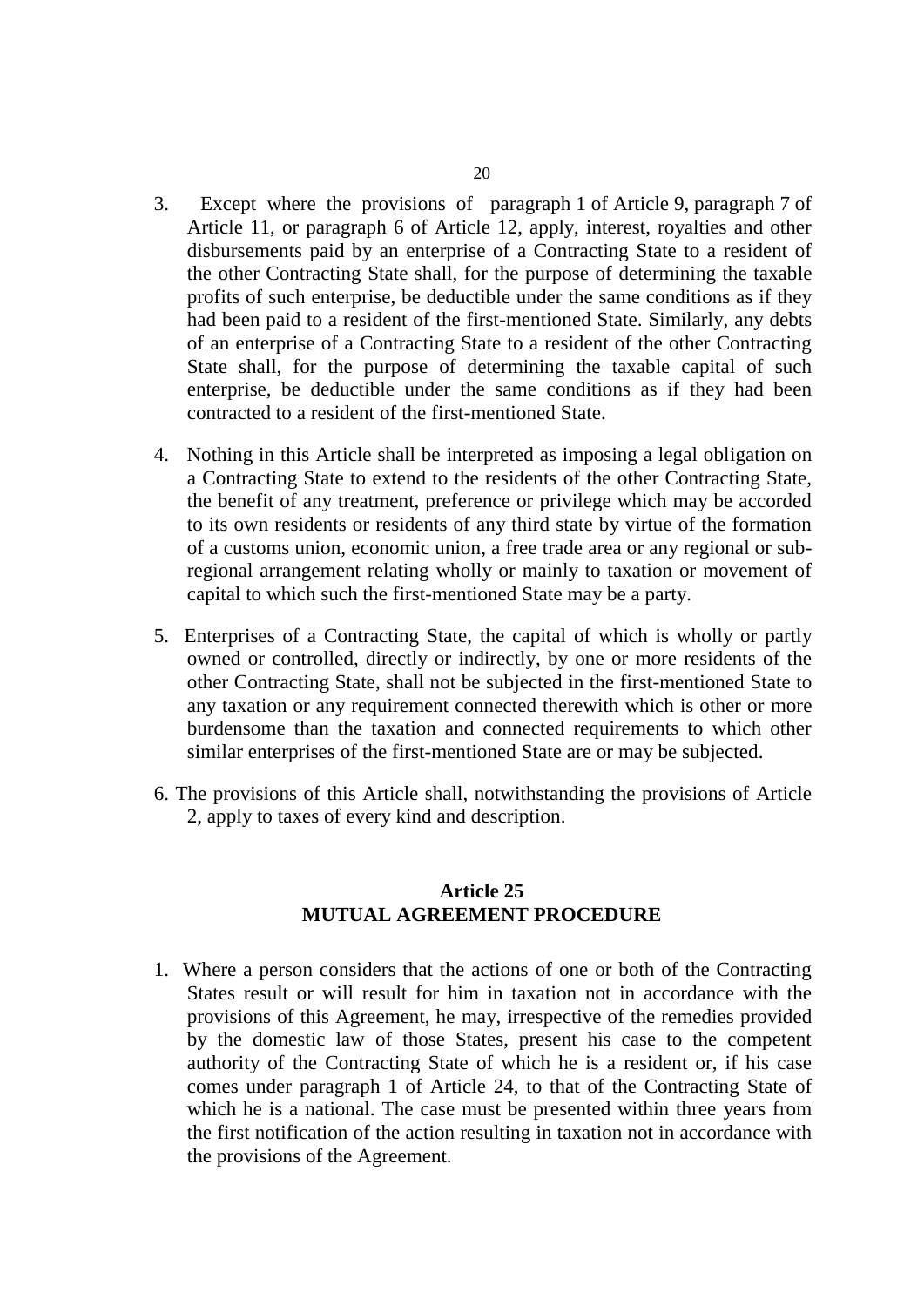- 2. The competent authority shall endeavour, if the objection appears to it to be justified and if it is not itself able to arrive at a satisfactory solution, to resolve the case by mutual agreement with the competent authority of the other Contracting State, with a view to the avoidance of taxation which is not in accordance with the Agreement. Any agreement reached shall be implemented notwithstanding any time limits in the domestic law of the Contracting States.
- 3. The competent authorities of the Contracting States shall endeavour to resolve by mutual agreement any difficulties or doubts arising as to the interpretation or application of the Agreement. They may also consult together for the elimination of double taxation in cases not provided for in the Agreement.
- 4. The competent authorities of the Contracting States may communicate with each other directly, including through a joint commission consisting of themselves or their representatives, for the purpose of reaching an agreement in the sense of the preceding paragraphs.

#### **Article 26 EXCHANGE OF INFORMATION**

- 1. The competent authorities of the Contracting States shall exchange such information as is foreseeably relevant for carrying out the provisions of this Agreement or to the administration or endorcement of the domestic laws concerning taxes of every kind and description imposed on behalf of the Contracting States or local authorities, insofar as the taxation thereunder is not contrary to the Agreement. The exchange of information is not restricted by Articles 1 and 2.
- 2. Any information received under paragraph 1 by a Contracting State shall be treated as secret in the same manner as information obtained under the domestic laws of that State and shall be disclosed only to persons or authorities (including courts and administrative bodies) concerned with the assessment or collection of, the enforcement or prosecution in respect of, the determination of appeals in relation to the taxes referred to in paragraph 1, or the oversight of the above. Such persons or authorities shall use the information only for such purposes. They may disclose the information in public court proceedings or in judicial decisions.
- 3. In no case shall the provisions of the paragraphs 1 and 2 be construed so as to impose on a Contracting State the obligation: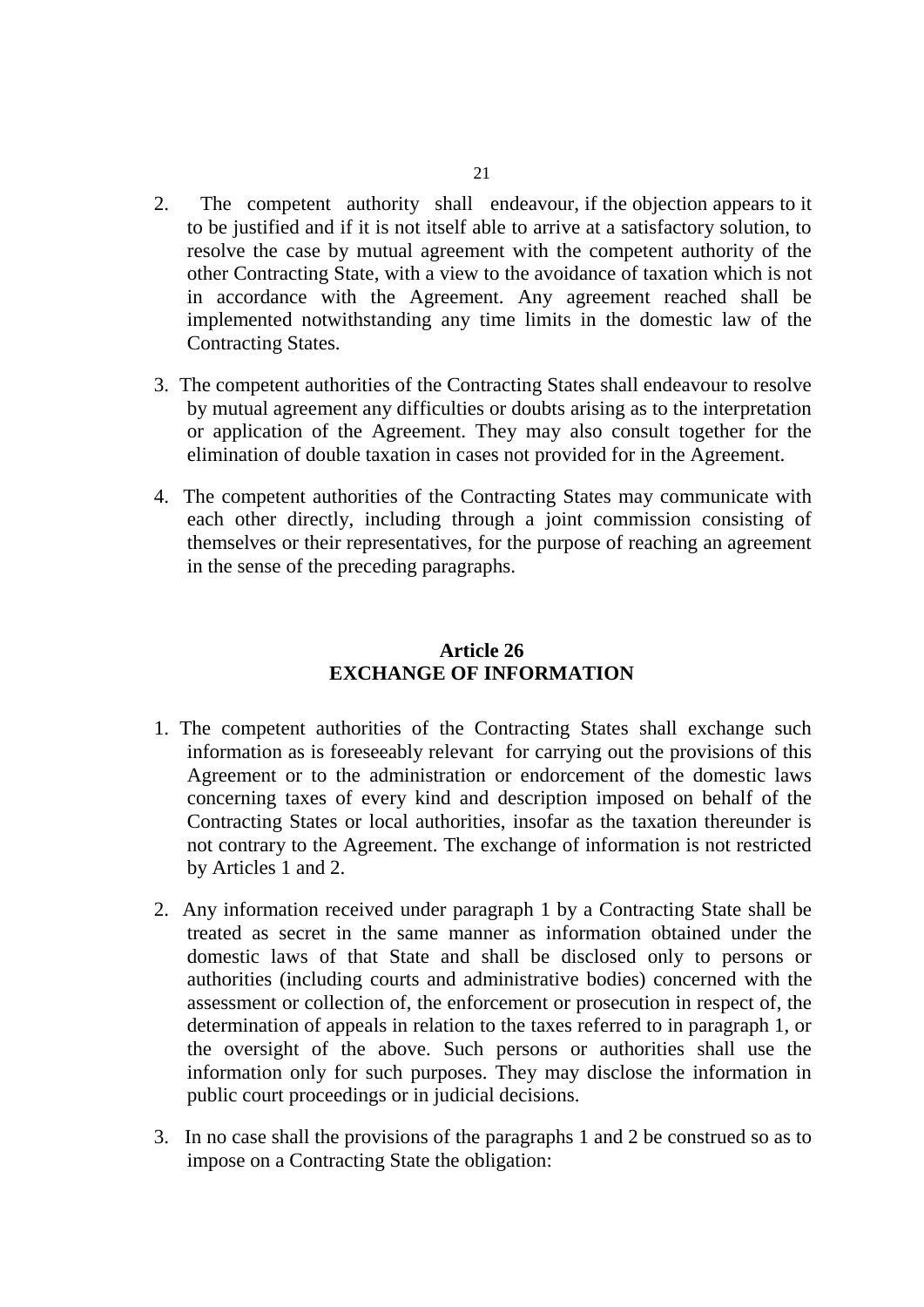- a) to carry out administrative measures at variance with the laws and administrative practice of that or of the other Contracting State;
- b) to supply information which is not obtainable under the laws or in the normal course of the administration of that or of the other Contracting State;
- c) to supply information which would disclose any trade, business, industrial, commercial or professional secret or trade process, or information, the disclosure of which would be contrary to public policy (ordre public).
- 4. If information is requested by a Contracting State in accordance with this Article, the other Contracting State shall use its information gathering measures to obtain the requested information, even though that other State may not need such information for its own tax purposes. The obligation contained in the preceding sentence is subject to the limitations of paragraph 3 but in no case shall such limitations be construed to permit a Contracting State to decline to supply information solely because it has no domestic interest in such information.
- 5. In no case shall the provisions of paragraph 3 be construed to permit a Contracting State to decline to supply information solely because the information is held by a bank, other financial institution, nominee or person acting in an agency or a fiduciary capacity or because it relates to ownership interests in a person.

# **Article 27 MEMBERS OF DIPLOMATIC MISSIONS AND CONSULAR POSTS**

Nothing in this Agreement shall affect the fiscal privileges of members of diplomatic missions or consular posts under the general rules of international law or under the provisions of special agreements.

# **Article 28 ENTRY INTO FORCE**

1. Each of the Contracting States shall notify the other of the completion of its constitutional or internal procedures which are necessary for the entry into force of this Agreement.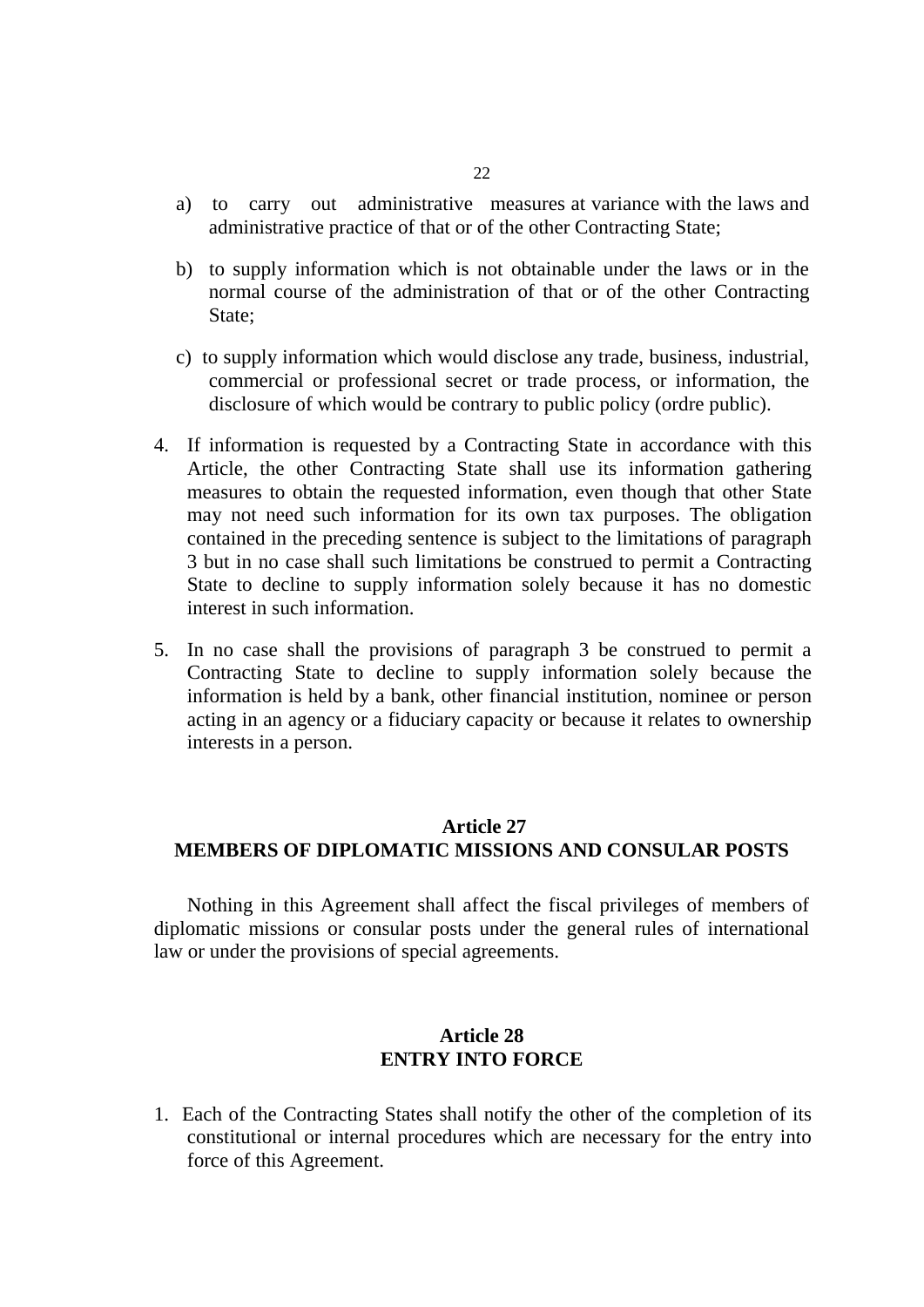- 2. This Agreement shall enter into force on the date of the later of these notifications and its provisions shall have effect in both Contrating States:
	- a) in respect of taxes withheld at source, on income paid on or after the first day of January in the calendar year next following the year in which the Agreement enters into force;
	- b) in respect of other taxes on income and on capital, for taxes chargeable for any tax year beginning on the first day of January in the calendar year next following the year in which the Agreement enters into force.

#### **Article 29 DURATION AND TERMINATION**

This Agreement shall remain in force for a period of five years and shall continue in force thereafter for a similar period or periods unless either Contracting State notifies the other in writing, six months before the expiry of the initial or any subsequent period, of its intention to terminate this Agreement. In such event, this Agreement shall cease to have effect in both Contracting States:

- a) in respect of taxes withheld at source, on income paid on or after the first day of January of the calendar year next following that in which the notice of termination is given; and
- b) in respect of other taxes on income and on capital, for taxable years beginning on or after the first day of January of the calendar year next following that in which the notice of termination is given.

In WITNESS WHEREOF the undersigned, being duly authorised thereto, have signed this Agreement.